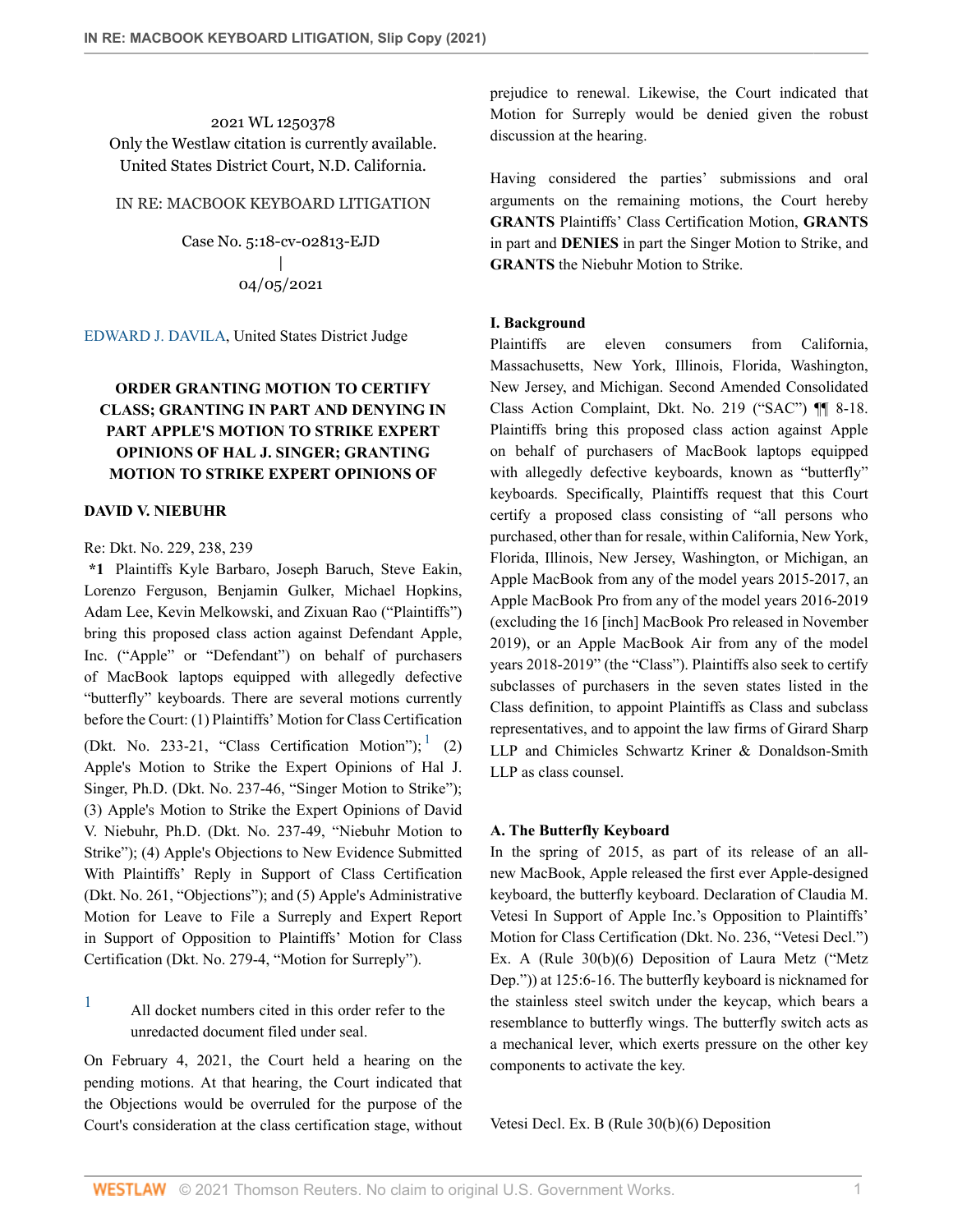**\*2** of Shelly Goldberg ("Goldberg Dep.")) at 131:1-4.

Before the butterfly design, Apple had always used the industry-standard "scissor" mechanism. *Goldberg Dep.* at 36:10-14. The scissor mechanism registered keystrokes through a rubber dome and two pieces in the switch housing that interlock in a "scissor" or "X" shape. *See* Vetesi Decl., Ex. C. They key difference between the scissor design and the butterfly design is the travel distance of the key stroke, *i.e.* how far the user must press the key before the electrical circuit is completed and the computer registers the user's keystroke. *Goldberg Dep.* at 37:1-3. The butterfly keyboard utilizes a low-travel design,

*Goldberg Dep.* at 38:11-14.

The low-travel design allowed the butterfly keyboard to be 40% thinner than the prior scissor mechanism keyboards, which in turn allowed Apple to produce its thinnest and lightest MacBook ever. Metz Dep. at 125:6-8. Following its release in 2015, the butterfly keyboard was incorporated into 16 new MacBook models, including the MacBook released in 2016 and 2017, as well as the MacBook Pro models released between 2016 and 2019, and the MacBook Air models released in 2018 and 2019 (together, the "Class Laptops"). *Id.*, Ex. H at Suppl. Resp. to Interrog. Nos. 7-8, Ex. D.

#### **B. The Alleged Defect**

Plaintiffs allege that the butterfly keyboard is defective. Specifically, Plaintiffs allege that the low-travel design of the butterfly mechanism makes the keys prone to fail when minute amounts of dust or debris enter the sensitive area beneath the switch.

Class Certification Motion at 3 (citing Goldberg Dep. at 105:16-106:3). Although it is common for debris to accumulate in a keyboard of any type, Plaintiffs allege that

*Id.* at 3-4. According to Plaintiffs, it is this phenomenon that caused the various issues Plaintiffs experienced with their laptops.

There are three main issues that Plaintiffs and other consumers experienced with the butterfly keyboard: (1) keys failing to register ("no make"), (2) keys registering multiple times with a single press ("double make"), and (3) keys exhibiting a sticky behavior when pressed ("sticky keys").

#### **C. Design Iterations**

Within a short time after the release of the butterfly keyboard, Apple noticed that customers were returning the butterfly-equipped MacBook at a higher rate than predecessor products. Dkt. No. 224-5, Class Certification Motion at Ex. C (Deposition of Jeffery LaBerge) at 70:6-22. Apple began working on modifications to the design to address reported issues with debris affecting keyboard performance. For example,

Goldberg Dep. at 103:1-20.

The design iterations in these and

subsequent models are summarized in the chart below:

#### **Model Design Components**

Early 2015 MacBook

Early 2016 MacBook

2016 MacBook Pros

2017 MacBook and MacBook Pros

2018 MacBook Pros and MacBook Air

2019 MacBook Pros and MacBook Air

*See* Dkt. No. 237-11, Apple Inc.'s Opposition to Plaintiffs' Motion for Class Certification ("Opp.") at 5-7; Vetesi Decl. Ex. H (Suppl. Resp. to Interrog. Nos. 7-8). The parties dispute whether and the extent to which these design changes had an impact on keyboard issues attributable to the butterfly design. **\*3** In addition to these incremental design changes, in June 2018, Apple also introduced a special Keyboard Service Program ("KSP"), which provides free keyboard repairs and replacements of butterfly keyboards for four years. *See* Dkt. No. 224-6 at Ex. 35. The KSP covers all 16 models of the Class Laptops at issue in this case. Through the KSP, Apple may replace a butterfly keyboard that is not working properly with the of the butterfly keyboard, but the Class Laptops are not compatible with non-butterfly keyboards.

## **D.Plaintiffs' Claims**

Plaintiffs each purchased a new MacBook with a butterfly keyboard that failed in some capacity. Plaintiffs all testify that had they known of the butterfly keyboard defect, they would not have bought these computers or would have bought them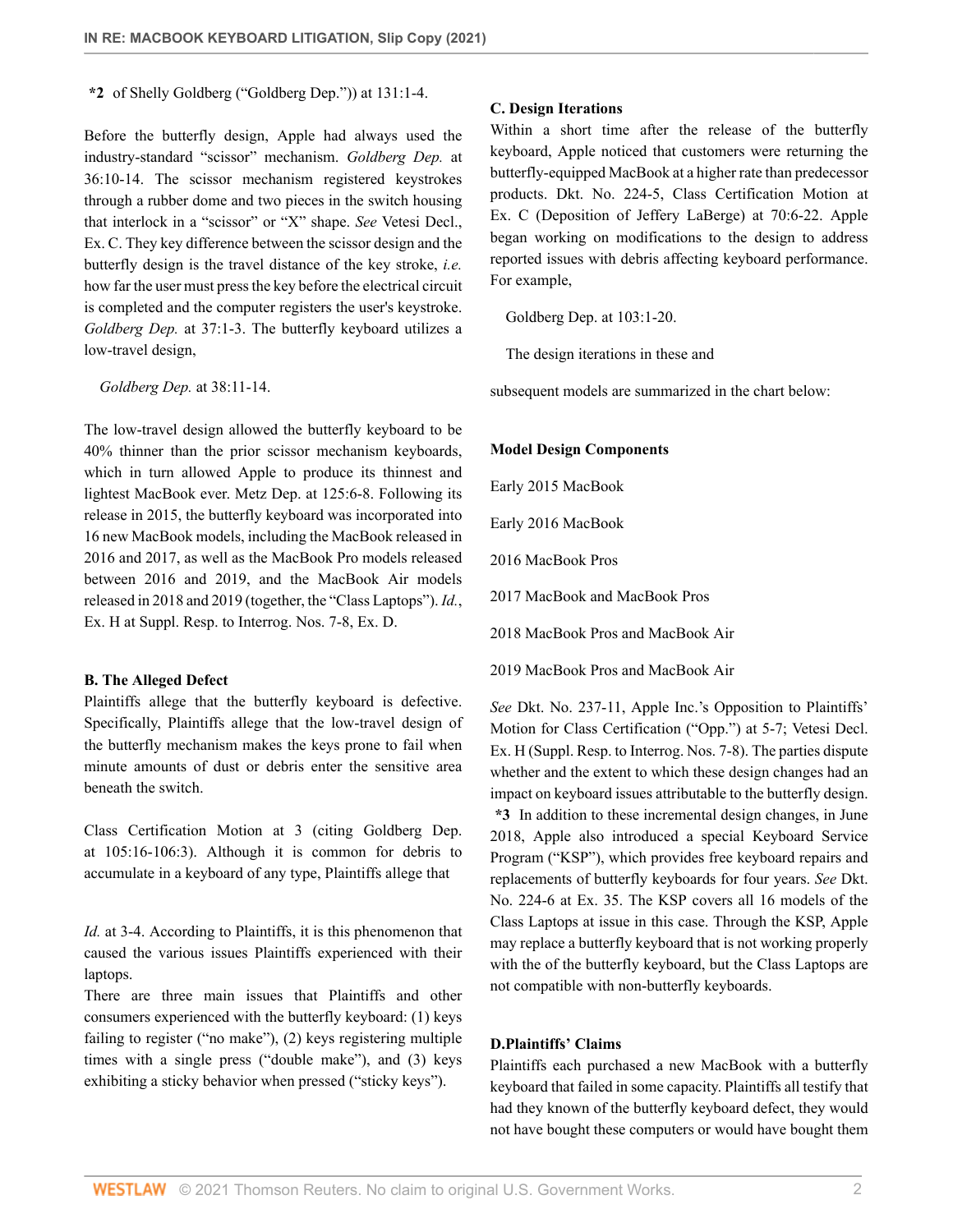only at a much lower price. Rao Decl., ¶¶ 2-3, 7; Baruch Decl., ¶¶ 2-3, 9; Laurent Decl., ¶¶ 2-3, 12; Marin Decl., ¶¶ 2-3, 8; Barbaro Decl., ¶¶ 2-3, 8; Eakin Decl., ¶¶ 2-3, 11; Hopkins Decl., ¶¶ 2-3, 8; Lee Decl., ¶¶ 2-3, 10; Melkowski Decl., ¶¶ 2-3, 9; Ferguson Decl., ¶¶ 2-3, 10; Gulker Decl., ¶¶ 2-3, 10.

Plaintiffs move to certify the Class defined above as to their claims for (1) breach of implied warranty in violation of the Song-Beverly Consumer Warranty Act, [Cal. Civ. Code §](http://www.westlaw.com/Link/Document/FullText?findType=L&pubNum=1000200&cite=CACIS1792&originatingDoc=Ia6bed280969111ebbbbbabec583fa227&refType=LQ&originationContext=document&vr=3.0&rs=cblt1.0&transitionType=DocumentItem&contextData=(sc.Keycite)) [1792 et seq.,](http://www.westlaw.com/Link/Document/FullText?findType=L&pubNum=1000200&cite=CACIS1792&originatingDoc=Ia6bed280969111ebbbbbabec583fa227&refType=LQ&originationContext=document&vr=3.0&rs=cblt1.0&transitionType=DocumentItem&contextData=(sc.Keycite)) and for violations of (2) the Unfair Competition Law, [Cal. Bus. & Prof. Code § 17200 et seq.](http://www.westlaw.com/Link/Document/FullText?findType=L&pubNum=1000199&cite=CABPS17200&originatingDoc=Ia6bed280969111ebbbbbabec583fa227&refType=LQ&originationContext=document&vr=3.0&rs=cblt1.0&transitionType=DocumentItem&contextData=(sc.Keycite)) ("UCL"); (3) the Consumers Legal Remedies Act, [Cal. Civ. Code](http://www.westlaw.com/Link/Document/FullText?findType=L&pubNum=1000200&cite=CACIS1750&originatingDoc=Ia6bed280969111ebbbbbabec583fa227&refType=LQ&originationContext=document&vr=3.0&rs=cblt1.0&transitionType=DocumentItem&contextData=(sc.Keycite)) [§ 1750 et seq.](http://www.westlaw.com/Link/Document/FullText?findType=L&pubNum=1000200&cite=CACIS1750&originatingDoc=Ia6bed280969111ebbbbbabec583fa227&refType=LQ&originationContext=document&vr=3.0&rs=cblt1.0&transitionType=DocumentItem&contextData=(sc.Keycite)) ("CLRA"); (4) the Washington Consumer Protection Act, [Wash. Rev. Code § 19.86.010 et seq.](http://www.westlaw.com/Link/Document/FullText?findType=L&pubNum=1000259&cite=WAST19.86.010&originatingDoc=Ia6bed280969111ebbbbbabec583fa227&refType=LQ&originationContext=document&vr=3.0&rs=cblt1.0&transitionType=DocumentItem&contextData=(sc.Keycite)); (5) the Florida Deceptive and Unfair Trade Practices Act, [Fla.](http://www.westlaw.com/Link/Document/FullText?findType=L&pubNum=1000006&cite=FLSTS501.201&originatingDoc=Ia6bed280969111ebbbbbabec583fa227&refType=LQ&originationContext=document&vr=3.0&rs=cblt1.0&transitionType=DocumentItem&contextData=(sc.Keycite)) [Stat. § 501.201 et seq.;](http://www.westlaw.com/Link/Document/FullText?findType=L&pubNum=1000006&cite=FLSTS501.201&originatingDoc=Ia6bed280969111ebbbbbabec583fa227&refType=LQ&originationContext=document&vr=3.0&rs=cblt1.0&transitionType=DocumentItem&contextData=(sc.Keycite)) (6) the Illinois Consumer Fraud and Deceptive Business Practices Act, Ill. Comp. Stat. § 505/1 et seq.; (7) the New Jersey Consumer Fraud Act, [N.J. Stat.](http://www.westlaw.com/Link/Document/FullText?findType=L&pubNum=1000045&cite=NJST56%3a8-1&originatingDoc=Ia6bed280969111ebbbbbabec583fa227&refType=LQ&originationContext=document&vr=3.0&rs=cblt1.0&transitionType=DocumentItem&contextData=(sc.Keycite)) [Ann. § 56:8-1 et seq.;](http://www.westlaw.com/Link/Document/FullText?findType=L&pubNum=1000045&cite=NJST56%3a8-1&originatingDoc=Ia6bed280969111ebbbbbabec583fa227&refType=LQ&originationContext=document&vr=3.0&rs=cblt1.0&transitionType=DocumentItem&contextData=(sc.Keycite)) (8) the [New York General Business](http://www.westlaw.com/Link/Document/FullText?findType=L&pubNum=1000081&cite=NYGBS349&originatingDoc=Ia6bed280969111ebbbbbabec583fa227&refType=LQ&originationContext=document&vr=3.0&rs=cblt1.0&transitionType=DocumentItem&contextData=(sc.Keycite)) [Law § 349;](http://www.westlaw.com/Link/Document/FullText?findType=L&pubNum=1000081&cite=NYGBS349&originatingDoc=Ia6bed280969111ebbbbbabec583fa227&refType=LQ&originationContext=document&vr=3.0&rs=cblt1.0&transitionType=DocumentItem&contextData=(sc.Keycite)) and (9) the Michigan Consumer Protection Act, [Mich. Comp. Laws § 445.901 et seq.](http://www.westlaw.com/Link/Document/FullText?findType=L&pubNum=1000043&cite=MIST445.901&originatingDoc=Ia6bed280969111ebbbbbabec583fa227&refType=LQ&originationContext=document&vr=3.0&rs=cblt1.0&transitionType=DocumentItem&contextData=(sc.Keycite)) Plaintiffs also propose certification of the seven constituent state subclasses for purposes of case management.

## **II. Daubert Motions**

[Federal Rule of Evidence 702](http://www.westlaw.com/Link/Document/FullText?findType=L&pubNum=1000607&cite=USFRER702&originatingDoc=Ia6bed280969111ebbbbbabec583fa227&refType=LQ&originationContext=document&vr=3.0&rs=cblt1.0&transitionType=DocumentItem&contextData=(sc.Keycite)) permits opinion testimony by an expert if the proponent demonstrates that: (i) the expert is qualified; (ii) the evidence is relevant to the suit; and (iii) the evidence is reliable. *See [Daubert v. Merrell Dow Pharm.,](http://www.westlaw.com/Link/Document/FullText?findType=Y&serNum=1993130674&pubNum=0000780&originatingDoc=Ia6bed280969111ebbbbbabec583fa227&refType=RP&fi=co_pp_sp_780_589&originationContext=document&vr=3.0&rs=cblt1.0&transitionType=DocumentItem&contextData=(sc.Keycite)#co_pp_sp_780_589) Inc.*[, 509 U.S. 579, 589–90, 113 S. Ct. 2786, 125 L. Ed. 2d](http://www.westlaw.com/Link/Document/FullText?findType=Y&serNum=1993130674&pubNum=0000780&originatingDoc=Ia6bed280969111ebbbbbabec583fa227&refType=RP&fi=co_pp_sp_780_589&originationContext=document&vr=3.0&rs=cblt1.0&transitionType=DocumentItem&contextData=(sc.Keycite)#co_pp_sp_780_589) [469 \(1993\)](http://www.westlaw.com/Link/Document/FullText?findType=Y&serNum=1993130674&pubNum=0000780&originatingDoc=Ia6bed280969111ebbbbbabec583fa227&refType=RP&fi=co_pp_sp_780_589&originationContext=document&vr=3.0&rs=cblt1.0&transitionType=DocumentItem&contextData=(sc.Keycite)#co_pp_sp_780_589); *Young v. Cree Inc.*[, No. 4:17-CV-06252-YGR,](http://www.westlaw.com/Link/Document/FullText?findType=Y&serNum=2052862680&pubNum=0000999&originatingDoc=Ia6bed280969111ebbbbbabec583fa227&refType=RP&originationContext=document&vr=3.0&rs=cblt1.0&transitionType=DocumentItem&contextData=(sc.Keycite)) [2021 WL 292549, at \\*4 \(N.D. Cal. Jan. 28, 2021\)](http://www.westlaw.com/Link/Document/FullText?findType=Y&serNum=2052862680&pubNum=0000999&originatingDoc=Ia6bed280969111ebbbbbabec583fa227&refType=RP&originationContext=document&vr=3.0&rs=cblt1.0&transitionType=DocumentItem&contextData=(sc.Keycite)). An expert witness may be qualified by "knowledge, skill, experience, training, or education." [Fed. R. Evid. 702](http://www.westlaw.com/Link/Document/FullText?findType=L&pubNum=1000607&cite=USFRER702&originatingDoc=Ia6bed280969111ebbbbbabec583fa227&refType=LQ&originationContext=document&vr=3.0&rs=cblt1.0&transitionType=DocumentItem&contextData=(sc.Keycite)). To be considered reliable, scientific opinions must be based on scientifically valid principles. *Daubert*[, 509 U.S. at 589](http://www.westlaw.com/Link/Document/FullText?findType=Y&serNum=1993130674&pubNum=0000780&originatingDoc=Ia6bed280969111ebbbbbabec583fa227&refType=RP&fi=co_pp_sp_780_589&originationContext=document&vr=3.0&rs=cblt1.0&transitionType=DocumentItem&contextData=(sc.Keycite)#co_pp_sp_780_589). The proponent of expert testimony has the burden of proving admissibility in accordance with Rule 702.[Fed. R. Evid. 702](http://www.westlaw.com/Link/Document/FullText?findType=L&pubNum=1000607&cite=USFRER702&originatingDoc=Ia6bed280969111ebbbbbabec583fa227&refType=LQ&originationContext=document&vr=3.0&rs=cblt1.0&transitionType=DocumentItem&contextData=(sc.Keycite)), Advisory Committee Notes (2000 amendments).

At the class certification stage, the Court does not make an ultimate determination of the admissibility of an expert's opinions for purposes of a dispositive motion or trial. *[Dukes](http://www.westlaw.com/Link/Document/FullText?findType=Y&serNum=2021835517&pubNum=0000506&originatingDoc=Ia6bed280969111ebbbbbabec583fa227&refType=RP&fi=co_pp_sp_506_602&originationContext=document&vr=3.0&rs=cblt1.0&transitionType=DocumentItem&contextData=(sc.Keycite)#co_pp_sp_506_602) v. Wal-Mart Stores, Inc.*[, 603 F.3d 571, 602 \(9th Cir. 2010\)](http://www.westlaw.com/Link/Document/FullText?findType=Y&serNum=2021835517&pubNum=0000506&originatingDoc=Ia6bed280969111ebbbbbabec583fa227&refType=RP&fi=co_pp_sp_506_602&originationContext=document&vr=3.0&rs=cblt1.0&transitionType=DocumentItem&contextData=(sc.Keycite)#co_pp_sp_506_602), *rev'd,* [564 U.S. 338, 131 S. Ct. 2541, 180 L. Ed. 2d 374](http://www.westlaw.com/Link/Document/FullText?findType=Y&serNum=2025520221&pubNum=0000708&originatingDoc=Ia6bed280969111ebbbbbabec583fa227&refType=RP&originationContext=document&vr=3.0&rs=cblt1.0&transitionType=DocumentItem&contextData=(sc.Keycite)) [\(2011\)](http://www.westlaw.com/Link/Document/FullText?findType=Y&serNum=2025520221&pubNum=0000708&originatingDoc=Ia6bed280969111ebbbbbabec583fa227&refType=RP&originationContext=document&vr=3.0&rs=cblt1.0&transitionType=DocumentItem&contextData=(sc.Keycite)); *[Millenkamp v. Davisco Foods Int'l, Inc.](http://www.westlaw.com/Link/Document/FullText?findType=Y&serNum=2018590376&pubNum=0000506&originatingDoc=Ia6bed280969111ebbbbbabec583fa227&refType=RP&fi=co_pp_sp_506_979&originationContext=document&vr=3.0&rs=cblt1.0&transitionType=DocumentItem&contextData=(sc.Keycite)#co_pp_sp_506_979)*, 562 F.3d [971, 979 \(9th Cir. 2009\)](http://www.westlaw.com/Link/Document/FullText?findType=Y&serNum=2018590376&pubNum=0000506&originatingDoc=Ia6bed280969111ebbbbbabec583fa227&refType=RP&fi=co_pp_sp_506_979&originationContext=document&vr=3.0&rs=cblt1.0&transitionType=DocumentItem&contextData=(sc.Keycite)#co_pp_sp_506_979). Rather, the court considers only whether the expert evidence is "useful in evaluating whether class certification requirements have been met." *[Tait v. BSH](http://www.westlaw.com/Link/Document/FullText?findType=Y&serNum=2029525838&pubNum=0000344&originatingDoc=Ia6bed280969111ebbbbbabec583fa227&refType=RP&fi=co_pp_sp_344_495&originationContext=document&vr=3.0&rs=cblt1.0&transitionType=DocumentItem&contextData=(sc.Keycite)#co_pp_sp_344_495)* *Home Appliances Corp.*[, 289 F.R.D. 466, 495–96 \(C.D. Cal.](http://www.westlaw.com/Link/Document/FullText?findType=Y&serNum=2029525838&pubNum=0000344&originatingDoc=Ia6bed280969111ebbbbbabec583fa227&refType=RP&fi=co_pp_sp_344_495&originationContext=document&vr=3.0&rs=cblt1.0&transitionType=DocumentItem&contextData=(sc.Keycite)#co_pp_sp_344_495) [2012\)](http://www.westlaw.com/Link/Document/FullText?findType=Y&serNum=2029525838&pubNum=0000344&originatingDoc=Ia6bed280969111ebbbbbabec583fa227&refType=RP&fi=co_pp_sp_344_495&originationContext=document&vr=3.0&rs=cblt1.0&transitionType=DocumentItem&contextData=(sc.Keycite)#co_pp_sp_344_495) (citing *[Ellis v. Costco Wholesale Corp.](http://www.westlaw.com/Link/Document/FullText?findType=Y&serNum=2026166099&pubNum=0000506&originatingDoc=Ia6bed280969111ebbbbbabec583fa227&refType=RP&fi=co_pp_sp_506_982&originationContext=document&vr=3.0&rs=cblt1.0&transitionType=DocumentItem&contextData=(sc.Keycite)#co_pp_sp_506_982)*, 657 F.3d 970, [982 \(9th Cir. 2011\)](http://www.westlaw.com/Link/Document/FullText?findType=Y&serNum=2026166099&pubNum=0000506&originatingDoc=Ia6bed280969111ebbbbbabec583fa227&refType=RP&fi=co_pp_sp_506_982&originationContext=document&vr=3.0&rs=cblt1.0&transitionType=DocumentItem&contextData=(sc.Keycite)#co_pp_sp_506_982)); *see also [Rai v. Santa Clara Valley](http://www.westlaw.com/Link/Document/FullText?findType=Y&serNum=2035536219&pubNum=0000344&originatingDoc=Ia6bed280969111ebbbbbabec583fa227&refType=RP&fi=co_pp_sp_344_264&originationContext=document&vr=3.0&rs=cblt1.0&transitionType=DocumentItem&contextData=(sc.Keycite)#co_pp_sp_344_264) Transportation Auth.*[, 308 F.R.D. 245, 264 \(N.D. Cal. 2015\)](http://www.westlaw.com/Link/Document/FullText?findType=Y&serNum=2035536219&pubNum=0000344&originatingDoc=Ia6bed280969111ebbbbbabec583fa227&refType=RP&fi=co_pp_sp_344_264&originationContext=document&vr=3.0&rs=cblt1.0&transitionType=DocumentItem&contextData=(sc.Keycite)#co_pp_sp_344_264). At class certification, "the relevant inquiry is a tailored *Daubert* analysis which scrutinizes the reliability of the expert testimony in light of the criteria for class certification and the current state of the evidence." *Id.*

## **A. Dr. Singer**

**\*4** Plaintiffs submitted the expert report of Dr. Singer to support their Class Certification Motion, and in particular, to support their argument that economic injury and aggregate damages can be determined on a class-wide basis. Dr. Singer is a Managing Director at Econ One, a Senior Fellow at George Washington University's Institute for Public Policy, and an Adjunct Professor at Georgetown University's McDonough School of Business, where he has taught Advanced Pricing to MBA candidates since 2014. *See* Dkt. No. 224-10, Class Certification Expert Report of Hal J. Singer, Ph.D. ("Singer Rpt.") ¶ 4. Apple does not challenge Dr. Singer's qualifications and the Court finds that he is wellqualified to testify as an expert economist.

Dr. Singer offers two methods of calculating economic injury and damages using data and methods common to the Class: a hedonic regression analysis and a choice-based conjoint analysis. The Court considers the relevance and reliability of these methods separately.

#### **i. Hedonic Regression Analysis**

Hedonic regression analysis is commonly used in economics to isolate the contribution of a particular attribute to the price of a product that has many attributes. *See* Singer Rpt. ¶ 10. In this case, Dr. Singer uses a regression analysis comparing Apple desktop computers and Apple laptop computers in order to isolate what he calls the "mobility premium," the impact of an Apple computer's mobility on its market price. *Id.*  $\parallel$  12. The theory on which this method rests is that the alleged keyboard defect results in an unreliable builtin keyboard, requiring consumers to purchase and utilize an external keyboard. The need to use an external keyboard impairs the mobility of the laptop because external keyboards are awkward, costly, or infeasible to transport and use in many situations. Opp. at 12-15. In other words, "if a laptop computer's keyboard stops working, requiring the use of an external keyboard, the laptop effectively becomes a desktop computer." Singer Rpt. ¶ 12. Thus, Plaintiffs argue that the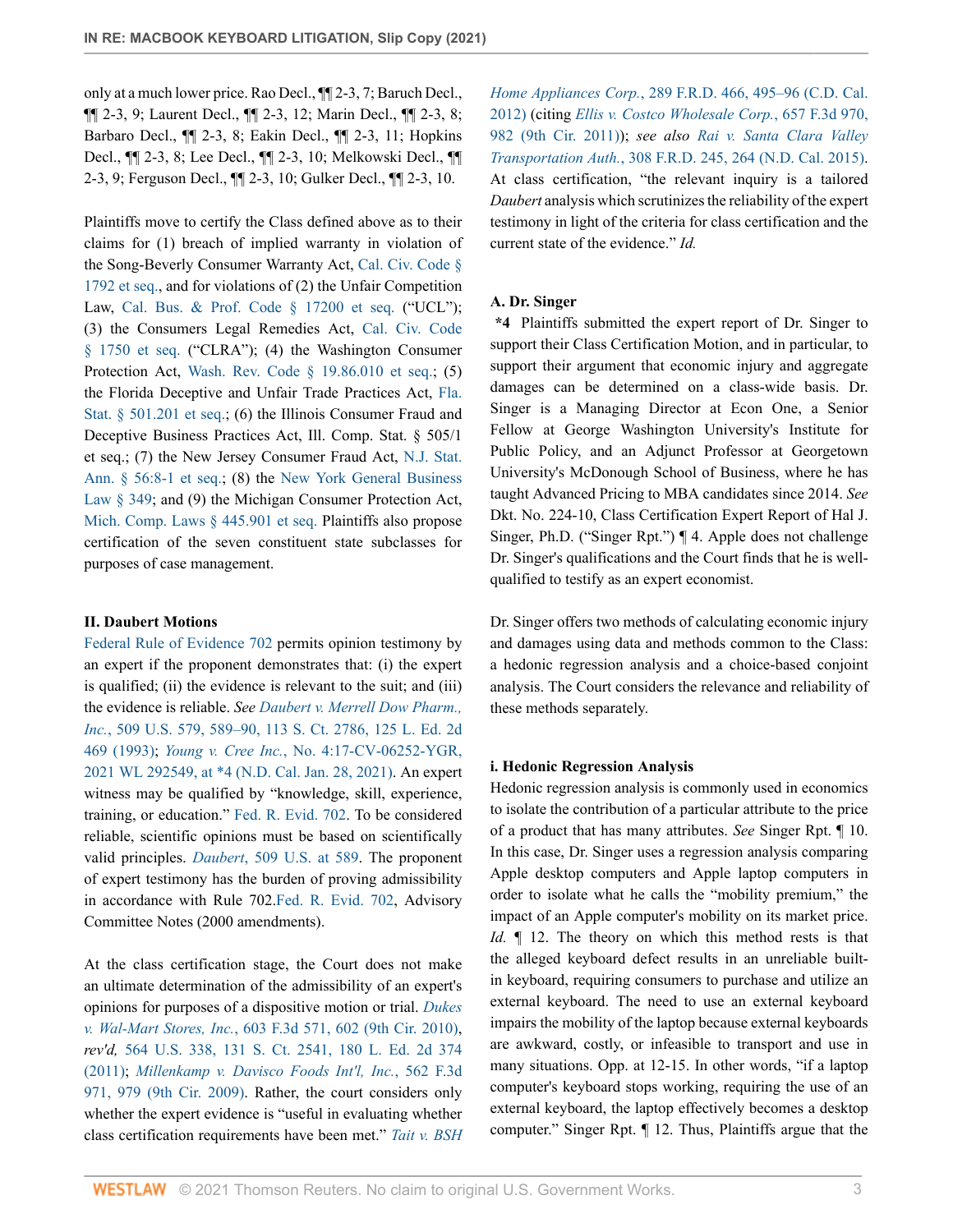mobility premium can be used to measure the diminution in value of the Class Laptops attributable to the alleged keyboard defect.

Apple makes a number of arguments as to why the regression analysis is unreliable in its design, but also argues that even if the mobility premium is reliably calculated, it does not accurately relate to Plaintiffs' theory of damages in this case. The Court agrees. Calculating damages based on the mobility premium operates on the assumption that when the alleged keyboard defect manifests, it leads to a total inability to use the built-in keyboard. As Apple points out, this assumption ignores the fact that a number of the named Plaintiffs themselves testified that they were still able to use their laptops, albeit in a limited capacity, despite the keyboard issues they experienced. *See* Vetesi Decl. Ex. Q (Deposition of Kyle Barbaro) at 29:7-17, 56:5-8 (girlfriend has been using MacBook at issue since end of 2019); *id.*, Ex. X (Deposition of Joey Baruch ("Baruch Dep.")) at 50:20-21 (still uses MacBook at issue); *id.*, Ex. O (Deposition of Michael Hopkins) at 61:12-19 (same); *id.*, Ex. V (Deposition of Steve Eakin ("Eakin Dep.")) at 123:3-14 (continues to use MacBook at issue without external keyboard approximately 33% of time time); *id.*, Ex. W (Deposition of Bo Laurent ("Laurent Dep.")) at 99:4-17 (continues to use MacBook at issue without external keyboard approximately 50% of the time). Thus, it is not factually accurate to assume that whenever the keyboard defect manifests, the user must rely on an external keyboard.

Moreover, even if a consumer is forced to use an external keyboard, the regression analysis operates on the second misconception that using an external keyboard renders a laptop completely immobile. While transporting an external keyboard may be more difficult than transporting a laptop alone, it is still possible to do so in many circumstances. Again, many of the named Plaintiffs testified to using their laptops with an external keyboard in a way that maintained at least some of the mobility of the laptop. *See, e.g.*, Laurent Dep. (Plaintiff Laurent testifying that he uses his laptop with an external keyboard at his desk and without an external monitor elsewhere in the house, and that he travels with the laptop and external keyboard at times); Eakin Dep. (Plaintiff Eakin testifying that he uses his laptop with the external keyboard about two-thirds of the time); Dkt. No. 237-33, Ex. Y (Deposition of Benjamin Gulker) (Plaintiff Gulkin testifying that his wife uses an external keyboard at her office and transports the laptop to and from home). In none of these cases would it be accurate to measure Plaintiffs' damages as

a total loss of the mobility of their laptop, as Dr. Singer's regression analysis does.

**\*5** Because the Dr. Singer's regression analysis relies on the untenable assumptions that the keyboard defect inevitably requires an external keyboard and that an external keyboard leads to a complete loss in laptop mobility, the Court does not find this theory relevant to the ability to calculate class-wide damages. Therefore, the Court **GRANTS** Apple's Motion to Strike as to Dr. Singer's regression analysis.

#### **ii. Choice-Based Conjoint Analysis**

Choice-based conjoint ("CBC") analysis is a well-recognized economic method used to study and quantify consumer preferences. *[In re Arris Cable Modem Consumer Litig.](http://www.westlaw.com/Link/Document/FullText?findType=Y&serNum=2045258506&pubNum=0000344&originatingDoc=Ia6bed280969111ebbbbbabec583fa227&refType=RP&fi=co_pp_sp_344_373&originationContext=document&vr=3.0&rs=cblt1.0&transitionType=DocumentItem&contextData=(sc.Keycite)#co_pp_sp_344_373)*, 327 [F.R.D. 334, 373 \(N.D. Cal. 2018\)](http://www.westlaw.com/Link/Document/FullText?findType=Y&serNum=2045258506&pubNum=0000344&originatingDoc=Ia6bed280969111ebbbbbabec583fa227&refType=RP&fi=co_pp_sp_344_373&originationContext=document&vr=3.0&rs=cblt1.0&transitionType=DocumentItem&contextData=(sc.Keycite)#co_pp_sp_344_373) ("conjoint analysis is a generally reliable, well recognized method for estimating how consumers value different attributes of a product."). A CBC analysis is based on a survey in which consumers are asked to pick between two products, each of which is comprised of a bundle of features. Singer Rpt. ¶ 32. Through a series of these choices, respondents indirectly reveal the value they attribute to an individual feature, without knowing what feature was being tested. *Id.*

In this case, Dr. Singer designed a survey in which consumers age 18-59 who had previously bought an Apple laptop were presented with a "choice set" of alternative laptops, each with a set of attributes including the model, price, and presence or absence of a defect. *Id.* ¶¶ 35-40. By determining the price at which a consumer would choose a laptop with a keyboard defect over laptops with no defects, Dr. Singer's model measures the discount a customer would demand before purchasing a MacBook with a disclosed keyboard defect. *Id.* ¶¶ 41-42.

Apple argues that the CBC method is irrelevant because it measures a consumer's willingness to pay for a laptop with a keyboard defect that is certain to manifest, rather than a defect that manifests only a small percentage of the time. The survey instructions stated that if respondents selected a MacBook with a defect, they should "assume the defect will appear sometime after [their] purchase" and that once the defect appears, Apple would attempt to repair it at no cost to the consumer. Singer Rpt. ¶ 36. In his deposition, Dr. Singer explained that this design was intentional because economic literature suggests that respondents are likely to be confused by a disclosure of risks or probabilities that a defect will manifest. Vetesi Decl. Ex. K (Deposition of Hal J. Singer,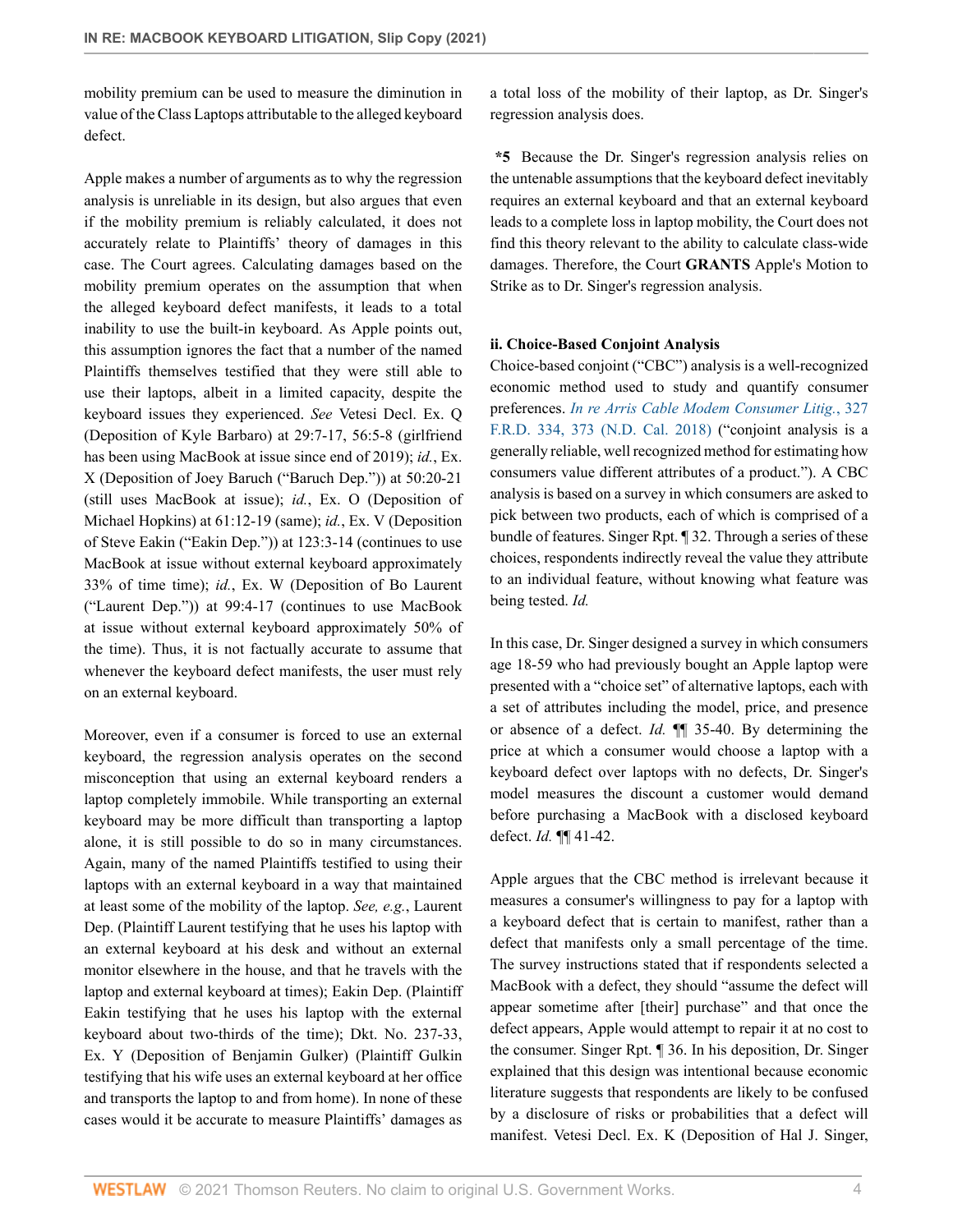Ph.D ("Singer Dep.")) at 226:19-227:7. In order to account for the risk that the defect will manifest, Dr. Singer instead discounted the survey results after-the-fact by the probability of the defect arising. Singer Rpt. ¶¶ 45-54.

Apple argues that if consumers are unable to accurately assess what they would pay for a computer with a risk of a keyboard defect, then a CBC analysis is an unreliable method for measuring damages. Singer Motion to Strike at 8. The Court disagrees. Dr. Singer chose not to incorporate the risk of manifestation in the survey, but rather to apply that risk to the survey results instead. While there may be more than one reasonable way to account for the risk of manifestation, the Court finds that Dr. Singer's choice is supported by legitimate economic literature and is reliable. *See* Singer Dep. at 110:19-111:11; Reply Report of Hal J. Singer, Ph.D. ("Singer Reply Rpt.") ¶¶ 22, 29-32, 68-69, 77.

Moreover, in his reply report, Dr. Singer provided the results of a modified version of his CBC analysis in which he incorporated the risk of manifestation in the survey itself. *See* Singer Reply Rpt., ¶¶ 32-36. According to the results of this modified survey, informing respondents of the probability of failure, as Apple suggested, actually generates a higher damages estimate because consumers are fundamentally risk averse. *Id.* at ¶ 34. Apple objected to the Court's consideration of Dr. Singer's Reply report and the results of the second survey. The Court overruled Apple's objection at oral argument. At the class certification stage, Plaintiffs need only demonstrate that damages are capable of being determined on a class-wide basis. *See [Just Film, Inc. v. Buono](http://www.westlaw.com/Link/Document/FullText?findType=Y&serNum=2040910824&pubNum=0000506&originatingDoc=Ia6bed280969111ebbbbbabec583fa227&refType=RP&fi=co_pp_sp_506_1121&originationContext=document&vr=3.0&rs=cblt1.0&transitionType=DocumentItem&contextData=(sc.Keycite)#co_pp_sp_506_1121)*, [847 F.3d 1108, 1121 \(9th Cir. 2017\)](http://www.westlaw.com/Link/Document/FullText?findType=Y&serNum=2040910824&pubNum=0000506&originatingDoc=Ia6bed280969111ebbbbbabec583fa227&refType=RP&fi=co_pp_sp_506_1121&originationContext=document&vr=3.0&rs=cblt1.0&transitionType=DocumentItem&contextData=(sc.Keycite)#co_pp_sp_506_1121) (holding that, "[a]t this stage, Plaintiffs need only show that such damages can be determined without excessive difficulty and attributed to their theory of liability"); *[Roy v. Cty. of Los Angeles](http://www.westlaw.com/Link/Document/FullText?findType=Y&serNum=2045049135&pubNum=0000999&originatingDoc=Ia6bed280969111ebbbbbabec583fa227&refType=RP&originationContext=document&vr=3.0&rs=cblt1.0&transitionType=DocumentItem&contextData=(sc.Keycite))*, No. [CV1209012ABFFMX, 2018 WL 3436887, at \\*4 \(C.D. Cal.](http://www.westlaw.com/Link/Document/FullText?findType=Y&serNum=2045049135&pubNum=0000999&originatingDoc=Ia6bed280969111ebbbbbabec583fa227&refType=RP&originationContext=document&vr=3.0&rs=cblt1.0&transitionType=DocumentItem&contextData=(sc.Keycite)) [July 11, 2018\)](http://www.westlaw.com/Link/Document/FullText?findType=Y&serNum=2045049135&pubNum=0000999&originatingDoc=Ia6bed280969111ebbbbbabec583fa227&refType=RP&originationContext=document&vr=3.0&rs=cblt1.0&transitionType=DocumentItem&contextData=(sc.Keycite)) (stating "the question is only whether Plaintiffs have presented a workable method for calculating class-wide damages.") (alteration and citation omitted). Plaintiffs rely on Dr. Singer's reports not for the damages figures they produce, but for the conclusion that a CBC analysis offers a workable method to calculate class-wide damages. On this point, the Court finds both the Singer Report and the Singer Reply Report relevant and helpful.

**\*6** Apple separately argues that Dr. Singer failed to consider supply-side factors that would affect the CBC analysis, including "[Apple's] own costs and the offerings, pricing and promotions of competitors," or "reactions by Apple's competitors." Singer Motion to Strike at 9. Although the parties dispute the extent to which the analysis should include competitive behavior, the Court is satisfied that it is possible for such factors to be accounted for within the CBC analysis, even if they are not included in the analysis Dr. Singer already conducted. Singer Rpt. ¶¶ 45-54 (describing how his analysis accounts for supply-side considerations by using Apple's cost and price-cost margin data); *see [Smith v. Keurig Green](http://www.westlaw.com/Link/Document/FullText?findType=Y&serNum=2051896711&pubNum=0000999&originatingDoc=Ia6bed280969111ebbbbbabec583fa227&refType=RP&originationContext=document&vr=3.0&rs=cblt1.0&transitionType=DocumentItem&contextData=(sc.Keycite)) Mountain, Inc.*[, No. 18-CV-06690-HSG, 2020 WL 5630051,](http://www.westlaw.com/Link/Document/FullText?findType=Y&serNum=2051896711&pubNum=0000999&originatingDoc=Ia6bed280969111ebbbbbabec583fa227&refType=RP&originationContext=document&vr=3.0&rs=cblt1.0&transitionType=DocumentItem&contextData=(sc.Keycite)) [at \\*10 \(N.D. Cal. Sept. 21, 2020\)](http://www.westlaw.com/Link/Document/FullText?findType=Y&serNum=2051896711&pubNum=0000999&originatingDoc=Ia6bed280969111ebbbbbabec583fa227&refType=RP&originationContext=document&vr=3.0&rs=cblt1.0&transitionType=DocumentItem&contextData=(sc.Keycite)) (finding sufficient, at the class certification stage, a hypothetical scenario showing how the model worked).

The Court finds Dr. Singer's CBC analysis reliable and relevant to Plaintiffs' theory of class-wide damages. Therefore, the Court **DENIES** Apple's Motion to Strike this portion of Dr. Singer's Expert Opinion.

#### **B. Dr. Niebuhr**

Plaintiffs also engaged Dr. David Niebuhr, a metallurgical engineering specialist to review and assess the existence of the alleged keyboard defect. Dr. Niebuhr is an Adjunct Professor in the Mechanical Engineering department at California Polytechnic State University in San Luis Obispo, California, with 25 years of experience in the field of mechanical engineering and metallurgy. Apple moves to exclude Dr. Niebuhr's report pursuant to [Rule 702](http://www.westlaw.com/Link/Document/FullText?findType=L&pubNum=1000607&cite=USFRER702&originatingDoc=Ia6bed280969111ebbbbbabec583fa227&refType=LQ&originationContext=document&vr=3.0&rs=cblt1.0&transitionType=DocumentItem&contextData=(sc.Keycite)) on the grounds that he is unqualified and that his opinions are unreliable and irrelevant.

## **i. Qualifications**

Apple argues that Dr. Niebuhr's testimony should be precluded because he is not qualified to offer an opinion on the design or performance of the keyboards at issue in the case. Niebuhr Motion to Strike at 3. Apple points out that Dr. Niebuhr has no experience inspecting, testing, designing, or performing failure analysis on keyboards or laptops. *Id.* Nor has he ever served as expert related to keyboards, laptops, or computers. *Id.*; Vetesi Decl. Ex. P (Deposition of David Niebuhr, Ph.D. ("Niebuhr Dep.")) at 28:7-29:6. Apple argues that keyboards are one of the most complex components of a computer and that prior experience with keyboards is thus particularly important. *Id.* Given his lack of keyboard specific experience, Apple argues that Dr. Niebuhr's testimony "did not 'grow[ ] out of pre-litigation research' and does not otherwise satisfy the first prong of [Rule 702.](http://www.westlaw.com/Link/Document/FullText?findType=L&pubNum=1000607&cite=USFRER702&originatingDoc=Ia6bed280969111ebbbbbabec583fa227&refType=LQ&originationContext=document&vr=3.0&rs=cblt1.0&transitionType=DocumentItem&contextData=(sc.Keycite))" Niebuhr Motion to Strike at 3 (citing *[Daubert v. Merrell Dow Pharm., Inc.](http://www.westlaw.com/Link/Document/FullText?findType=Y&serNum=1995021802&pubNum=0000506&originatingDoc=Ia6bed280969111ebbbbbabec583fa227&refType=RP&fi=co_pp_sp_506_1318&originationContext=document&vr=3.0&rs=cblt1.0&transitionType=DocumentItem&contextData=(sc.Keycite)#co_pp_sp_506_1318)*, 43 [F.3d 1311, 1318 \(9th Cir. 1995\)](http://www.westlaw.com/Link/Document/FullText?findType=Y&serNum=1995021802&pubNum=0000506&originatingDoc=Ia6bed280969111ebbbbbabec583fa227&refType=RP&fi=co_pp_sp_506_1318&originationContext=document&vr=3.0&rs=cblt1.0&transitionType=DocumentItem&contextData=(sc.Keycite)#co_pp_sp_506_1318)).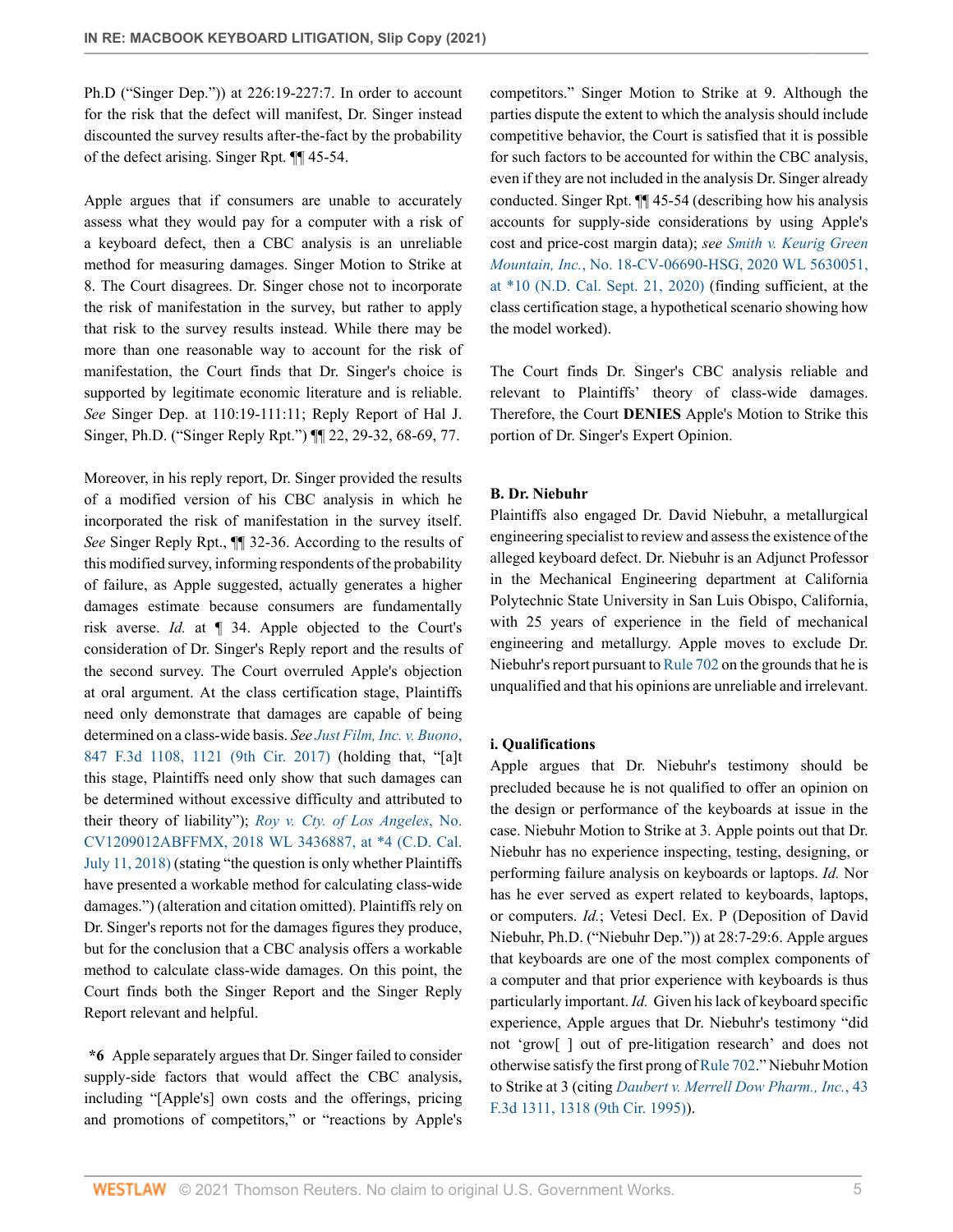"Experts are not required to have previous experience with the product at issue[.]" *[Czuchaj v. Conair Corp.](http://www.westlaw.com/Link/Document/FullText?findType=Y&serNum=2039614499&pubNum=0000999&originatingDoc=Ia6bed280969111ebbbbbabec583fa227&refType=RP&originationContext=document&vr=3.0&rs=cblt1.0&transitionType=DocumentItem&contextData=(sc.Keycite))*, No. [313CV01901BENRBB, 2016 WL 4414673, at \\*3 \(S.D. Cal.](http://www.westlaw.com/Link/Document/FullText?findType=Y&serNum=2039614499&pubNum=0000999&originatingDoc=Ia6bed280969111ebbbbbabec583fa227&refType=RP&originationContext=document&vr=3.0&rs=cblt1.0&transitionType=DocumentItem&contextData=(sc.Keycite)) [Aug. 19, 2016\);](http://www.westlaw.com/Link/Document/FullText?findType=Y&serNum=2039614499&pubNum=0000999&originatingDoc=Ia6bed280969111ebbbbbabec583fa227&refType=RP&originationContext=document&vr=3.0&rs=cblt1.0&transitionType=DocumentItem&contextData=(sc.Keycite)) *see also [Abaxis, Inc. v. Cepheid](http://www.westlaw.com/Link/Document/FullText?findType=Y&serNum=2028251482&pubNum=0000999&originatingDoc=Ia6bed280969111ebbbbbabec583fa227&refType=RP&originationContext=document&vr=3.0&rs=cblt1.0&transitionType=DocumentItem&contextData=(sc.Keycite))*, No. 10- [CV-02840-LHK, 2012 WL 2979019, at \\*3 \(N.D. Cal. July](http://www.westlaw.com/Link/Document/FullText?findType=Y&serNum=2028251482&pubNum=0000999&originatingDoc=Ia6bed280969111ebbbbbabec583fa227&refType=RP&originationContext=document&vr=3.0&rs=cblt1.0&transitionType=DocumentItem&contextData=(sc.Keycite)) [19, 2012\)](http://www.westlaw.com/Link/Document/FullText?findType=Y&serNum=2028251482&pubNum=0000999&originatingDoc=Ia6bed280969111ebbbbbabec583fa227&refType=RP&originationContext=document&vr=3.0&rs=cblt1.0&transitionType=DocumentItem&contextData=(sc.Keycite)) (["Rule 702](http://www.westlaw.com/Link/Document/FullText?findType=L&pubNum=1000607&cite=USFRER702&originatingDoc=Ia6bed280969111ebbbbbabec583fa227&refType=LQ&originationContext=document&vr=3.0&rs=cblt1.0&transitionType=DocumentItem&contextData=(sc.Keycite)) imposes no requirement that experts have personal experience in an area to offer admissible testimony relating to that area."). Dr. Niebuhr has experience in performing failure analysis involving contamination of electrical devices such as hard drives, which Plaintiffs argue qualifies him to offer his opinion on the cause of failure in the butterfly keyboard design. The Court agrees. Given Dr. Niebuhr's indisputable experience in materials science, mechanical engineering, and failure analysis, he need not have specific experience with keyboards in order to offer expert testimony on the electro-mechanical components and cause of failure of the butterfly keyboards in this case. *See, e.g., [In re Silicone Gel Breast Implants Prod. Liab. Litig.](http://www.westlaw.com/Link/Document/FullText?findType=Y&serNum=2004502345&pubNum=0004637&originatingDoc=Ia6bed280969111ebbbbbabec583fa227&refType=RP&originationContext=document&vr=3.0&rs=cblt1.0&transitionType=DocumentItem&contextData=(sc.Keycite))*, [318 F. Supp. 2d 879 \(C.D. Cal. 2004\)](http://www.westlaw.com/Link/Document/FullText?findType=Y&serNum=2004502345&pubNum=0004637&originatingDoc=Ia6bed280969111ebbbbbabec583fa227&refType=RP&originationContext=document&vr=3.0&rs=cblt1.0&transitionType=DocumentItem&contextData=(sc.Keycite)) ("A court abuses its discretion when it excludes expert testimony solely on the ground that the witness's qualifications are not sufficiently specific if the witness is generally qualified. A lack of specialization affects the weight of the expert's testimony, not its admissibility.") (internal citation omitted); *[Asetek](http://www.westlaw.com/Link/Document/FullText?findType=Y&serNum=2034717353&pubNum=0000999&originatingDoc=Ia6bed280969111ebbbbbabec583fa227&refType=RP&originationContext=document&vr=3.0&rs=cblt1.0&transitionType=DocumentItem&contextData=(sc.Keycite)) [Danmark A/S v. CMI USA, Inc.](http://www.westlaw.com/Link/Document/FullText?findType=Y&serNum=2034717353&pubNum=0000999&originatingDoc=Ia6bed280969111ebbbbbabec583fa227&refType=RP&originationContext=document&vr=3.0&rs=cblt1.0&transitionType=DocumentItem&contextData=(sc.Keycite))*, No. 13-CV-00457-JST, 2014 [WL 5590699, at \\*2 \(N.D. Cal., Nov. 2, 2014\)](http://www.westlaw.com/Link/Document/FullText?findType=Y&serNum=2034717353&pubNum=0000999&originatingDoc=Ia6bed280969111ebbbbbabec583fa227&refType=RP&originationContext=document&vr=3.0&rs=cblt1.0&transitionType=DocumentItem&contextData=(sc.Keycite)) (finding expert sufficiently qualified in engineering and thermodynamics even absent specific experience in liquid cooling for computer systems).

**\*7** The Court finds that Dr. Niebuhr is generally qualified to offer testimony on the cause of the alleged keyboard defect in this case.

#### **ii. Relevance and Reliability**

Apple next argues that Dr. Niebuhr's testimony is irrelevant and unreliable because he did not inspect each of the 16 models of MacBook designs at issue in this case, nor did he conduct any "root cause failure analysis" to determine whether the alleged defect exists. Apple points to the fact that Dr. Niebuhr inspected ten laptops then "cherry picked" the five laptops that exhibited keyboard issues to include in his report. Those five laptops represented only 3 of the 16 models at issue in the case. Dr. Niebuhr did not address the potential effects of any design changes in the later models but nevertheless concluded that the 16 MacBook models had a "materially similar butterfly mechanism keyboard design." Niebuhr Rpt. ¶ 23. According to Apple, Dr. Niebuhr's limited inspection of these keyboards is not representative

of the MacBooks at issue in the case, does not take into account design differences, and therefore, renders the report unreliable.

Apple additionally argues that Dr. Niebuhr did not perform any root cause failure analysis, even on the laptops that he did inspect. Plaintiffs contend that Dr. Niebuhr was engaged to "evaluate Apple's conclusions regarding the failures in the butterfly keyboards," not to conduct his own root cause analysis. Dkt. No. 264-106, Plaintiffs' Opposition to Apple's Motion to Strike Expert Opinions of Dr. Niebuhr at 10-11.

"Expert testimony may be based upon an analysis of testing performed by others." *[Doyle v. Chrysler Grp. LLC](http://www.westlaw.com/Link/Document/FullText?findType=Y&serNum=2035345126&pubNum=0000999&originatingDoc=Ia6bed280969111ebbbbbabec583fa227&refType=RP&originationContext=document&vr=3.0&rs=cblt1.0&transitionType=DocumentItem&contextData=(sc.Keycite))*, No. [SACV 13-00620 JVS, 2015 WL 353993, at \\*6 \(C.D. Cal.](http://www.westlaw.com/Link/Document/FullText?findType=Y&serNum=2035345126&pubNum=0000999&originatingDoc=Ia6bed280969111ebbbbbabec583fa227&refType=RP&originationContext=document&vr=3.0&rs=cblt1.0&transitionType=DocumentItem&contextData=(sc.Keycite)) [Jan. 21, 2015\)](http://www.westlaw.com/Link/Document/FullText?findType=Y&serNum=2035345126&pubNum=0000999&originatingDoc=Ia6bed280969111ebbbbbabec583fa227&refType=RP&originationContext=document&vr=3.0&rs=cblt1.0&transitionType=DocumentItem&contextData=(sc.Keycite)) (citing [Fed. R. Evid. 703\)](http://www.westlaw.com/Link/Document/FullText?findType=L&pubNum=1000607&cite=USFRER703&originatingDoc=Ia6bed280969111ebbbbbabec583fa227&refType=LQ&originationContext=document&vr=3.0&rs=cblt1.0&transitionType=DocumentItem&contextData=(sc.Keycite)); *see [Apple iPod](http://www.westlaw.com/Link/Document/FullText?findType=Y&serNum=2034400534&pubNum=0000999&originatingDoc=Ia6bed280969111ebbbbbabec583fa227&refType=RP&originationContext=document&vr=3.0&rs=cblt1.0&transitionType=DocumentItem&contextData=(sc.Keycite)) iTunes Antitrust Litig.*[, No. 05-CV-0037 YGR, 2014 WL](http://www.westlaw.com/Link/Document/FullText?findType=Y&serNum=2034400534&pubNum=0000999&originatingDoc=Ia6bed280969111ebbbbbabec583fa227&refType=RP&originationContext=document&vr=3.0&rs=cblt1.0&transitionType=DocumentItem&contextData=(sc.Keycite)) [4809288, at \\*7 \(N.D. Cal. Sept. 26, 2014\)](http://www.westlaw.com/Link/Document/FullText?findType=Y&serNum=2034400534&pubNum=0000999&originatingDoc=Ia6bed280969111ebbbbbabec583fa227&refType=RP&originationContext=document&vr=3.0&rs=cblt1.0&transitionType=DocumentItem&contextData=(sc.Keycite)) (expert properly relied on "internal Apple documents, employee testimony, and discovery responses."). However, if Dr. Niebuhr's report simply relays his own interpretation of Apple's internal testing, it is unclear why his testimony is necessary at all. Plaintiffs maintain that Dr. Niebuhr's opinion will assist the Court and the jury in understanding Apple's complex technical data and test results. Plaintiffs cite *[In re Arris](http://www.westlaw.com/Link/Document/FullText?findType=Y&serNum=2045258506&pubNum=0000344&originatingDoc=Ia6bed280969111ebbbbbabec583fa227&refType=RP&fi=co_pp_sp_344_363&originationContext=document&vr=3.0&rs=cblt1.0&transitionType=DocumentItem&contextData=(sc.Keycite)#co_pp_sp_344_363) [Cable Modem Consumer Litig.](http://www.westlaw.com/Link/Document/FullText?findType=Y&serNum=2045258506&pubNum=0000344&originatingDoc=Ia6bed280969111ebbbbbabec583fa227&refType=RP&fi=co_pp_sp_344_363&originationContext=document&vr=3.0&rs=cblt1.0&transitionType=DocumentItem&contextData=(sc.Keycite)#co_pp_sp_344_363)*, where the Court permitted [expert opinion "to help the Court and the jury interpret](http://www.westlaw.com/Link/Document/FullText?findType=Y&serNum=2045258506&pubNum=0000344&originatingDoc=Ia6bed280969111ebbbbbabec583fa227&refType=RP&fi=co_pp_sp_344_363&originationContext=document&vr=3.0&rs=cblt1.0&transitionType=DocumentItem&contextData=(sc.Keycite)#co_pp_sp_344_363) [Defendant's...own test results and technical data\[.\]" 327](http://www.westlaw.com/Link/Document/FullText?findType=Y&serNum=2045258506&pubNum=0000344&originatingDoc=Ia6bed280969111ebbbbbabec583fa227&refType=RP&fi=co_pp_sp_344_363&originationContext=document&vr=3.0&rs=cblt1.0&transitionType=DocumentItem&contextData=(sc.Keycite)#co_pp_sp_344_363) [F.R.D. at 363](http://www.westlaw.com/Link/Document/FullText?findType=Y&serNum=2045258506&pubNum=0000344&originatingDoc=Ia6bed280969111ebbbbbabec583fa227&refType=RP&fi=co_pp_sp_344_363&originationContext=document&vr=3.0&rs=cblt1.0&transitionType=DocumentItem&contextData=(sc.Keycite)#co_pp_sp_344_363) ("The fact that Newman relied on the results of tests that Defendant and Intel had already performed rather than running his own tests does not render his opinion unreliable, particularly because Defendant does not dispute the reliability of the underlying data.") (citing *[Sementilli v.](http://www.westlaw.com/Link/Document/FullText?findType=Y&serNum=1998191559&pubNum=0000506&originatingDoc=Ia6bed280969111ebbbbbabec583fa227&refType=RP&originationContext=document&vr=3.0&rs=cblt1.0&transitionType=DocumentItem&contextData=(sc.Keycite)) Trinidad Corp.*[, 155 F.3d 1130 \(9th Cir. 1998\),](http://www.westlaw.com/Link/Document/FullText?findType=Y&serNum=1998191559&pubNum=0000506&originatingDoc=Ia6bed280969111ebbbbbabec583fa227&refType=RP&originationContext=document&vr=3.0&rs=cblt1.0&transitionType=DocumentItem&contextData=(sc.Keycite)) *as amended* (Nov. 12, 1998)). Regardless of whether Dr. Niebuhr's opinions will ultimately prove useful in reaching factual findings or conclusions on the merits, the Court finds it irrelevant at the class certification stage. At this stage, Plaintiffs must show that there is a common defect across the Class Laptops such that their claims may be adjudicated on a class-wide basis. Having not conducted separate root cause analysis to support his conclusions about the alleged defect, the Court finds Dr. Niebuhr's opinions duplicative of the other evidence before the Court and therefore, unhelpful for the purposes of class certification.

**\*8** The Court **GRANTS** Apple's Motion to Strike the Expert Opinions of Dr. Niebuhr for the purposes of class certification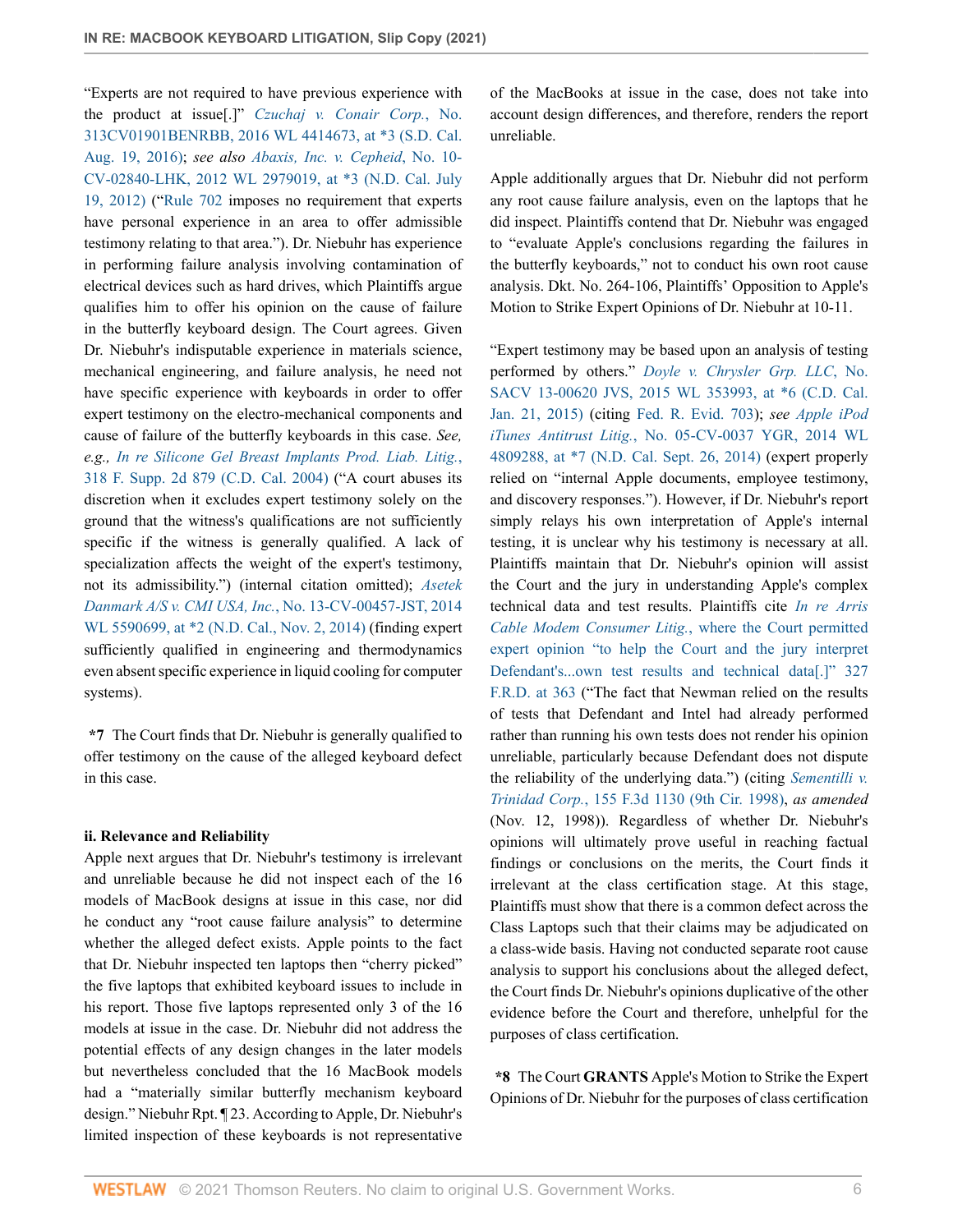and without prejudice to Plaintiffs offering Dr. Niebuhr as an expert witness for other purposes at trial.

## **III. Class Certification**

Under [Federal Rule of Civil Procedure 23\(a\),](http://www.westlaw.com/Link/Document/FullText?findType=L&pubNum=1000600&cite=USFRCPR23&originatingDoc=Ia6bed280969111ebbbbbabec583fa227&refType=LQ&originationContext=document&vr=3.0&rs=cblt1.0&transitionType=DocumentItem&contextData=(sc.Keycite)) a court may certify a class only where "(1) the class is so numerous that joinder of all members is impracticable; (2) there are questions of law or fact common to the class; (3) the claims or defenses of the representative parties are typical of the claims or defenses of the class; and (4) the representative parties will fairly and adequately protect the interests of the class." [Fed. R. Civ. P. 23\(a\).](http://www.westlaw.com/Link/Document/FullText?findType=L&pubNum=1000600&cite=USFRCPR23&originatingDoc=Ia6bed280969111ebbbbbabec583fa227&refType=LQ&originationContext=document&vr=3.0&rs=cblt1.0&transitionType=DocumentItem&contextData=(sc.Keycite)) Courts refer to these four requirements as "numerosity, commonality, typicality[,] and adequacy of representation." *Mazza v. Am. Honda*

## *Motor Co.*[, 666 F.3d 581, 588 \(9th Cir. 2012\);](http://www.westlaw.com/Link/Document/FullText?findType=Y&serNum=2026850155&pubNum=0000506&originatingDoc=Ia6bed280969111ebbbbbabec583fa227&refType=RP&fi=co_pp_sp_506_588&originationContext=document&vr=3.0&rs=cblt1.0&transitionType=DocumentItem&contextData=(sc.Keycite)#co_pp_sp_506_588) *Young*[, 2021](http://www.westlaw.com/Link/Document/FullText?findType=Y&serNum=2052862680&pubNum=0000999&originatingDoc=Ia6bed280969111ebbbbbabec583fa227&refType=RP&originationContext=document&vr=3.0&rs=cblt1.0&transitionType=DocumentItem&contextData=(sc.Keycite)) [WL 292549, at \\*4](http://www.westlaw.com/Link/Document/FullText?findType=Y&serNum=2052862680&pubNum=0000999&originatingDoc=Ia6bed280969111ebbbbbabec583fa227&refType=RP&originationContext=document&vr=3.0&rs=cblt1.0&transitionType=DocumentItem&contextData=(sc.Keycite))

Once the threshold requirements of [Rule 23\(a\)](http://www.westlaw.com/Link/Document/FullText?findType=L&pubNum=1000600&cite=USFRCPR23&originatingDoc=Ia6bed280969111ebbbbbabec583fa227&refType=LQ&originationContext=document&vr=3.0&rs=cblt1.0&transitionType=DocumentItem&contextData=(sc.Keycite)) are met, plaintiffs must then show "through evidentiary proof" that a class is appropriate for certification under one of the provisions in [Rule 23\(b\)](http://www.westlaw.com/Link/Document/FullText?findType=L&pubNum=1000600&cite=USFRCPR23&originatingDoc=Ia6bed280969111ebbbbbabec583fa227&refType=LQ&originationContext=document&vr=3.0&rs=cblt1.0&transitionType=DocumentItem&contextData=(sc.Keycite)). *[Comcast Corp. v. Behrend](http://www.westlaw.com/Link/Document/FullText?findType=Y&serNum=2030224700&pubNum=0000780&originatingDoc=Ia6bed280969111ebbbbbabec583fa227&refType=RP&fi=co_pp_sp_780_33&originationContext=document&vr=3.0&rs=cblt1.0&transitionType=DocumentItem&contextData=(sc.Keycite)#co_pp_sp_780_33)*, 569 [U.S. 27, 33, 133 S. Ct. 1426, 185 L. Ed. 2d 515 \(2013\)](http://www.westlaw.com/Link/Document/FullText?findType=Y&serNum=2030224700&pubNum=0000780&originatingDoc=Ia6bed280969111ebbbbbabec583fa227&refType=RP&fi=co_pp_sp_780_33&originationContext=document&vr=3.0&rs=cblt1.0&transitionType=DocumentItem&contextData=(sc.Keycite)#co_pp_sp_780_33). Here, plaintiff seeks certification under [Rule 23\(b\)\(2\) and](http://www.westlaw.com/Link/Document/FullText?findType=L&pubNum=1000600&cite=USFRCPR23&originatingDoc=Ia6bed280969111ebbbbbabec583fa227&refType=LQ&originationContext=document&vr=3.0&rs=cblt1.0&transitionType=DocumentItem&contextData=(sc.Keycite)) Rule  $23(b)(3)$ . Rule  $23(b)(3)$  requires a plaintiff to establish "that the questions of law or fact common to class members predominate over any questions affecting only individual members, and that a class action is superior to other available methods for fairly and efficiently adjudicating the controversy." [Fed. R. Civ. P. 23\(b\)\(3\)](http://www.westlaw.com/Link/Document/FullText?findType=L&pubNum=1000600&cite=USFRCPR23&originatingDoc=Ia6bed280969111ebbbbbabec583fa227&refType=LQ&originationContext=document&vr=3.0&rs=cblt1.0&transitionType=DocumentItem&contextData=(sc.Keycite)). The predominance inquiry focuses on "whether proposed classes are sufficiently cohesive to warrant adjudication by representation." *[Hanlon](http://www.westlaw.com/Link/Document/FullText?findType=Y&serNum=1998157234&pubNum=0000506&originatingDoc=Ia6bed280969111ebbbbbabec583fa227&refType=RP&fi=co_pp_sp_506_1022&originationContext=document&vr=3.0&rs=cblt1.0&transitionType=DocumentItem&contextData=(sc.Keycite)#co_pp_sp_506_1022) v. Chrysler Corp.*[, 150 F.3d 1011, 1022 \(9th Cir. 1998\)](http://www.westlaw.com/Link/Document/FullText?findType=Y&serNum=1998157234&pubNum=0000506&originatingDoc=Ia6bed280969111ebbbbbabec583fa227&refType=RP&fi=co_pp_sp_506_1022&originationContext=document&vr=3.0&rs=cblt1.0&transitionType=DocumentItem&contextData=(sc.Keycite)#co_pp_sp_506_1022) (quoting *[Amchem Prod., Inc. v. Windsor](http://www.westlaw.com/Link/Document/FullText?findType=Y&serNum=1997134004&pubNum=0000780&originatingDoc=Ia6bed280969111ebbbbbabec583fa227&refType=RP&fi=co_pp_sp_780_623&originationContext=document&vr=3.0&rs=cblt1.0&transitionType=DocumentItem&contextData=(sc.Keycite)#co_pp_sp_780_623)*, 521 U.S. 591, 623, [117 S. Ct. 2231, 138 L. Ed. 2d 689 \(1997\)](http://www.westlaw.com/Link/Document/FullText?findType=Y&serNum=1997134004&pubNum=0000780&originatingDoc=Ia6bed280969111ebbbbbabec583fa227&refType=RP&fi=co_pp_sp_780_623&originationContext=document&vr=3.0&rs=cblt1.0&transitionType=DocumentItem&contextData=(sc.Keycite)#co_pp_sp_780_623)).

"[A] court's class-certification analysis must be 'rigorous' and may 'entail some overlap with the merits of the plaintiff's underlying claim.' " *[Amgen Inc. v. Connecticut Ret. Plans](http://www.westlaw.com/Link/Document/FullText?findType=Y&serNum=2029946479&pubNum=0000780&originatingDoc=Ia6bed280969111ebbbbbabec583fa227&refType=RP&fi=co_pp_sp_780_456&originationContext=document&vr=3.0&rs=cblt1.0&transitionType=DocumentItem&contextData=(sc.Keycite)#co_pp_sp_780_456) & Tr. Funds*[, 568 U.S. 455, 456–66, 133 S. Ct. 1184, 185](http://www.westlaw.com/Link/Document/FullText?findType=Y&serNum=2029946479&pubNum=0000780&originatingDoc=Ia6bed280969111ebbbbbabec583fa227&refType=RP&fi=co_pp_sp_780_456&originationContext=document&vr=3.0&rs=cblt1.0&transitionType=DocumentItem&contextData=(sc.Keycite)#co_pp_sp_780_456) [L. Ed. 2d 308 \(2013\)](http://www.westlaw.com/Link/Document/FullText?findType=Y&serNum=2029946479&pubNum=0000780&originatingDoc=Ia6bed280969111ebbbbbabec583fa227&refType=RP&fi=co_pp_sp_780_456&originationContext=document&vr=3.0&rs=cblt1.0&transitionType=DocumentItem&contextData=(sc.Keycite)#co_pp_sp_780_456) (quoting *[Wal-Mart Stores, Inc.](http://www.westlaw.com/Link/Document/FullText?findType=Y&serNum=2025520221&pubNum=0000780&originatingDoc=Ia6bed280969111ebbbbbabec583fa227&refType=RP&fi=co_pp_sp_780_351&originationContext=document&vr=3.0&rs=cblt1.0&transitionType=DocumentItem&contextData=(sc.Keycite)#co_pp_sp_780_351)*, 564 [U.S. at 351\)](http://www.westlaw.com/Link/Document/FullText?findType=Y&serNum=2025520221&pubNum=0000780&originatingDoc=Ia6bed280969111ebbbbbabec583fa227&refType=RP&fi=co_pp_sp_780_351&originationContext=document&vr=3.0&rs=cblt1.0&transitionType=DocumentItem&contextData=(sc.Keycite)#co_pp_sp_780_351); *see also Mazza*[, 666 F.3d at 588](http://www.westlaw.com/Link/Document/FullText?findType=Y&serNum=2026850155&pubNum=0000506&originatingDoc=Ia6bed280969111ebbbbbabec583fa227&refType=RP&fi=co_pp_sp_506_588&originationContext=document&vr=3.0&rs=cblt1.0&transitionType=DocumentItem&contextData=(sc.Keycite)#co_pp_sp_506_588). The Court considers the merits to the extent they overlap with the [Rule](http://www.westlaw.com/Link/Document/FullText?findType=L&pubNum=1000600&cite=USFRCPR23&originatingDoc=Ia6bed280969111ebbbbbabec583fa227&refType=LQ&originationContext=document&vr=3.0&rs=cblt1.0&transitionType=DocumentItem&contextData=(sc.Keycite)) [23](http://www.westlaw.com/Link/Document/FullText?findType=L&pubNum=1000600&cite=USFRCPR23&originatingDoc=Ia6bed280969111ebbbbbabec583fa227&refType=LQ&originationContext=document&vr=3.0&rs=cblt1.0&transitionType=DocumentItem&contextData=(sc.Keycite)) requirements. *Ellis*[, 657 F.3d at 983](http://www.westlaw.com/Link/Document/FullText?findType=Y&serNum=2026166099&pubNum=0000506&originatingDoc=Ia6bed280969111ebbbbbabec583fa227&refType=RP&fi=co_pp_sp_506_983&originationContext=document&vr=3.0&rs=cblt1.0&transitionType=DocumentItem&contextData=(sc.Keycite)#co_pp_sp_506_983). The Court must resolve factual disputes as "necessary to determine whether there was a common pattern and practice that could affect the class *as a whole*." *Id.* (emphasis in original). When resolving such factual disputes in the context of a motion for class certification, district courts must consider "the persuasiveness

of the evidence presented." *Ellis*[, 657 F.3d at 982.](http://www.westlaw.com/Link/Document/FullText?findType=Y&serNum=2026166099&pubNum=0000506&originatingDoc=Ia6bed280969111ebbbbbabec583fa227&refType=RP&fi=co_pp_sp_506_982&originationContext=document&vr=3.0&rs=cblt1.0&transitionType=DocumentItem&contextData=(sc.Keycite)#co_pp_sp_506_982) "A party seeking class certification must affirmatively demonstrate [its] compliance with the Rule." *[Wal-Mart Stores, Inc.](http://www.westlaw.com/Link/Document/FullText?findType=Y&serNum=2025520221&pubNum=0000780&originatingDoc=Ia6bed280969111ebbbbbabec583fa227&refType=RP&fi=co_pp_sp_780_350&originationContext=document&vr=3.0&rs=cblt1.0&transitionType=DocumentItem&contextData=(sc.Keycite)#co_pp_sp_780_350)*, 564 [U.S. at 350.](http://www.westlaw.com/Link/Document/FullText?findType=Y&serNum=2025520221&pubNum=0000780&originatingDoc=Ia6bed280969111ebbbbbabec583fa227&refType=RP&fi=co_pp_sp_780_350&originationContext=document&vr=3.0&rs=cblt1.0&transitionType=DocumentItem&contextData=(sc.Keycite)#co_pp_sp_780_350) Ultimately, a trial court has broad discretion in making the decision to grant or deny a motion for class certification. *[Bateman v. Am. Multi-Cinema, Inc.](http://www.westlaw.com/Link/Document/FullText?findType=Y&serNum=2023150684&pubNum=0000506&originatingDoc=Ia6bed280969111ebbbbbabec583fa227&refType=RP&fi=co_pp_sp_506_712&originationContext=document&vr=3.0&rs=cblt1.0&transitionType=DocumentItem&contextData=(sc.Keycite)#co_pp_sp_506_712)*, 623 F.3d [708, 712 \(9th Cir. 2010\).](http://www.westlaw.com/Link/Document/FullText?findType=Y&serNum=2023150684&pubNum=0000506&originatingDoc=Ia6bed280969111ebbbbbabec583fa227&refType=RP&fi=co_pp_sp_506_712&originationContext=document&vr=3.0&rs=cblt1.0&transitionType=DocumentItem&contextData=(sc.Keycite)#co_pp_sp_506_712)

## **A. [Rule 23\(a\)](http://www.westlaw.com/Link/Document/FullText?findType=L&pubNum=1000600&cite=USFRCPR23&originatingDoc=Ia6bed280969111ebbbbbabec583fa227&refType=LQ&originationContext=document&vr=3.0&rs=cblt1.0&transitionType=DocumentItem&contextData=(sc.Keycite))**

## **i. Numerosity**

Plaintiff alleges that Apple sold Butterfly Laptops, including at least

in each of the Plaintiff states, making it impracticable to join all claims. Joint Decl., ¶ 14. The Class is therefore sufficiently numerous and Apple does not contend otherwise.

#### **ii. Commonality**

**\*9** Under [Rule 23](http://www.westlaw.com/Link/Document/FullText?findType=L&pubNum=1000600&cite=USFRCPR23&originatingDoc=Ia6bed280969111ebbbbbabec583fa227&refType=LQ&originationContext=document&vr=3.0&rs=cblt1.0&transitionType=DocumentItem&contextData=(sc.Keycite)), there must be "questions of law or fact common to the class." Fed. R. Civ.

P. 23(a)(2). This "commonality" requirement "has been construed permissively" such that all questions of fact and law need not be common to satisfy the Rule. *[Hanlon](http://www.westlaw.com/Link/Document/FullText?findType=Y&serNum=1998157234&pubNum=0000506&originatingDoc=Ia6bed280969111ebbbbbabec583fa227&refType=RP&fi=co_pp_sp_506_1019&originationContext=document&vr=3.0&rs=cblt1.0&transitionType=DocumentItem&contextData=(sc.Keycite)#co_pp_sp_506_1019)*, 150 [F.3d at 1019](http://www.westlaw.com/Link/Document/FullText?findType=Y&serNum=1998157234&pubNum=0000506&originatingDoc=Ia6bed280969111ebbbbbabec583fa227&refType=RP&fi=co_pp_sp_506_1019&originationContext=document&vr=3.0&rs=cblt1.0&transitionType=DocumentItem&contextData=(sc.Keycite)#co_pp_sp_506_1019). "The existence of even one significant issue common to the class is sufficient to warrant certification." *[Lao](http://www.westlaw.com/Link/Document/FullText?findType=Y&serNum=2045230064&pubNum=0000999&originatingDoc=Ia6bed280969111ebbbbbabec583fa227&refType=RP&originationContext=document&vr=3.0&rs=cblt1.0&transitionType=DocumentItem&contextData=(sc.Keycite)) [v. H&M Hennes & Mauritz, L.P.](http://www.westlaw.com/Link/Document/FullText?findType=Y&serNum=2045230064&pubNum=0000999&originatingDoc=Ia6bed280969111ebbbbbabec583fa227&refType=RP&originationContext=document&vr=3.0&rs=cblt1.0&transitionType=DocumentItem&contextData=(sc.Keycite))*, No. 5:16-CV-00333-EJD, [2018 WL 3753708, at \\*5 \(N.D. Cal. Aug. 8, 2018\)](http://www.westlaw.com/Link/Document/FullText?findType=Y&serNum=2045230064&pubNum=0000999&originatingDoc=Ia6bed280969111ebbbbbabec583fa227&refType=RP&originationContext=document&vr=3.0&rs=cblt1.0&transitionType=DocumentItem&contextData=(sc.Keycite)) (quoting *[Californians for Disability Rights, Inc. v. California Dep't of](http://www.westlaw.com/Link/Document/FullText?findType=Y&serNum=2015500341&pubNum=0000344&originatingDoc=Ia6bed280969111ebbbbbabec583fa227&refType=RP&fi=co_pp_sp_344_346&originationContext=document&vr=3.0&rs=cblt1.0&transitionType=DocumentItem&contextData=(sc.Keycite)#co_pp_sp_344_346) Transp.*[, 249 F.R.D. 334, 346 \(N.D. Cal. 2008\)](http://www.westlaw.com/Link/Document/FullText?findType=Y&serNum=2015500341&pubNum=0000344&originatingDoc=Ia6bed280969111ebbbbbabec583fa227&refType=RP&fi=co_pp_sp_344_346&originationContext=document&vr=3.0&rs=cblt1.0&transitionType=DocumentItem&contextData=(sc.Keycite)#co_pp_sp_344_346)).

Plaintiffs' complaint sets forth more than one issue that is common to the class, including whether the Butterfly Mechanism was defective, and whether Apple was aware of that defect, among others. *[Gold v. Lumber Liquidators, Inc.](http://www.westlaw.com/Link/Document/FullText?findType=Y&serNum=2043208837&pubNum=0000344&originatingDoc=Ia6bed280969111ebbbbbabec583fa227&refType=RP&fi=co_pp_sp_344_287&originationContext=document&vr=3.0&rs=cblt1.0&transitionType=DocumentItem&contextData=(sc.Keycite)#co_pp_sp_344_287)*, [323 F.R.D. 280, 287 \(N.D. Cal. 2017\)](http://www.westlaw.com/Link/Document/FullText?findType=Y&serNum=2043208837&pubNum=0000344&originatingDoc=Ia6bed280969111ebbbbbabec583fa227&refType=RP&fi=co_pp_sp_344_287&originationContext=document&vr=3.0&rs=cblt1.0&transitionType=DocumentItem&contextData=(sc.Keycite)#co_pp_sp_344_287) (finding commonality where "the claims of all prospective class members involve the same alleged defect . ..in the same product" such that the defect is "central to the validity of the claims of all class members" and therefore "capable of resolution in one stroke") (internal quotation marks and citation omitted); *see also Wolph v. Acer Am. Corp.*[, 272 F.R.D. 477, 484 \(N.D.](http://www.westlaw.com/Link/Document/FullText?findType=Y&serNum=2024876559&pubNum=0000344&originatingDoc=Ia6bed280969111ebbbbbabec583fa227&refType=RP&fi=co_pp_sp_344_484&originationContext=document&vr=3.0&rs=cblt1.0&transitionType=DocumentItem&contextData=(sc.Keycite)#co_pp_sp_344_484) [Cal. 2011\)](http://www.westlaw.com/Link/Document/FullText?findType=Y&serNum=2024876559&pubNum=0000344&originatingDoc=Ia6bed280969111ebbbbbabec583fa227&refType=RP&fi=co_pp_sp_344_484&originationContext=document&vr=3.0&rs=cblt1.0&transitionType=DocumentItem&contextData=(sc.Keycite)#co_pp_sp_344_484); *[In re Sony Vaio Computer Notebook Trackpad](http://www.westlaw.com/Link/Document/FullText?findType=Y&serNum=2039997261&pubNum=0000999&originatingDoc=Ia6bed280969111ebbbbbabec583fa227&refType=RP&originationContext=document&vr=3.0&rs=cblt1.0&transitionType=DocumentItem&contextData=(sc.Keycite)) Litig.*[, No. AJB09CV2109AJBMDD, 2013 WL 12116137, at](http://www.westlaw.com/Link/Document/FullText?findType=Y&serNum=2039997261&pubNum=0000999&originatingDoc=Ia6bed280969111ebbbbbabec583fa227&refType=RP&originationContext=document&vr=3.0&rs=cblt1.0&transitionType=DocumentItem&contextData=(sc.Keycite)) [\\*10 \(S.D. Cal. Sept. 25, 2013\)](http://www.westlaw.com/Link/Document/FullText?findType=Y&serNum=2039997261&pubNum=0000999&originatingDoc=Ia6bed280969111ebbbbbabec583fa227&refType=RP&originationContext=document&vr=3.0&rs=cblt1.0&transitionType=DocumentItem&contextData=(sc.Keycite)) ("[T]he nature of the purported defect" was the "central dispute at issue").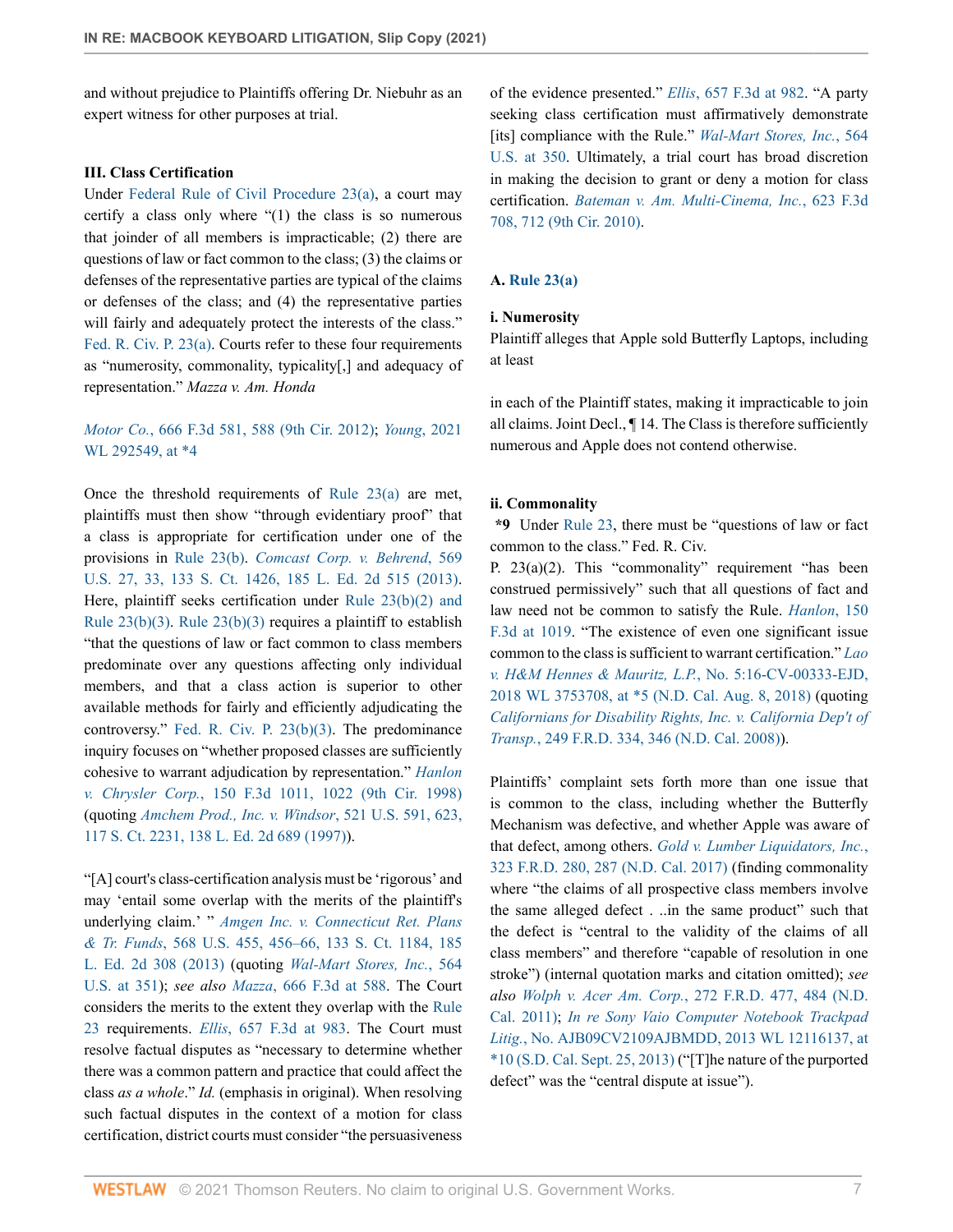Apple does not suggest that there are no common elements of the design between models or that there are no common questions of law that would pertain to the whole class. Rather, Apple argues that Plaintiffs cannot show a common defect because (1) there were changes to the product design between models, (2) Plaintiffs and proposed class members experienced different issues with their keyboards, (3) there are different causes of the various keyboard issues that Plaintiffs and proposed class members experienced. These arguments are relevant to whether the common questions or individual questions predominate, discussed further below, but they do not demonstrate a lack of even "one significant issue common to the class" for the purposes of [Rule 23\(a\)](http://www.westlaw.com/Link/Document/FullText?findType=L&pubNum=1000600&cite=USFRCPR23&originatingDoc=Ia6bed280969111ebbbbbabec583fa227&refType=LQ&originationContext=document&vr=3.0&rs=cblt1.0&transitionType=DocumentItem&contextData=(sc.Keycite)). Thus, the Court finds the commonality required satisfied here.

#### **iii. Typicality and Adequate Representation**

[Rule 23\(a\)](http://www.westlaw.com/Link/Document/FullText?findType=L&pubNum=1000600&cite=USFRCPR23&originatingDoc=Ia6bed280969111ebbbbbabec583fa227&refType=LQ&originationContext=document&vr=3.0&rs=cblt1.0&transitionType=DocumentItem&contextData=(sc.Keycite)) requires that "the claims or defenses of the representative parties are typical of the claims or defenses of the class." Fed. R. Civ. P.  $23(a)(3)$ . "The test of typicality is whether other members have the same or similar injury, whether the action is based on conduct which is not unique to the named plaintiff[ ], and whether other class members have been injured by the same course of conduct." *[Wolin v.](http://www.westlaw.com/Link/Document/FullText?findType=Y&serNum=2022779350&pubNum=0000506&originatingDoc=Ia6bed280969111ebbbbbabec583fa227&refType=RP&fi=co_pp_sp_506_1175&originationContext=document&vr=3.0&rs=cblt1.0&transitionType=DocumentItem&contextData=(sc.Keycite)#co_pp_sp_506_1175) [Jaguar Land Rover N. Am., LLC](http://www.westlaw.com/Link/Document/FullText?findType=Y&serNum=2022779350&pubNum=0000506&originatingDoc=Ia6bed280969111ebbbbbabec583fa227&refType=RP&fi=co_pp_sp_506_1175&originationContext=document&vr=3.0&rs=cblt1.0&transitionType=DocumentItem&contextData=(sc.Keycite)#co_pp_sp_506_1175)*, 617 F.3d 1168, 1175 (9th [Cir. 2010\)](http://www.westlaw.com/Link/Document/FullText?findType=Y&serNum=2022779350&pubNum=0000506&originatingDoc=Ia6bed280969111ebbbbbabec583fa227&refType=RP&fi=co_pp_sp_506_1175&originationContext=document&vr=3.0&rs=cblt1.0&transitionType=DocumentItem&contextData=(sc.Keycite)#co_pp_sp_506_1175) (quotations omitted). The "typicality requirement is 'permissive' and requires only that the representative's claims are 'reasonably co-extensive with those of absent class members; they need not be substantially identical.' " *Rodriguez v. Hayes*[, 591 F.3d 1105, 1124 \(9th Cir. 2010\)](http://www.westlaw.com/Link/Document/FullText?findType=Y&serNum=2020967400&pubNum=0000506&originatingDoc=Ia6bed280969111ebbbbbabec583fa227&refType=RP&fi=co_pp_sp_506_1124&originationContext=document&vr=3.0&rs=cblt1.0&transitionType=DocumentItem&contextData=(sc.Keycite)#co_pp_sp_506_1124) (quoting *Hanlon*[, 150 F.3d at 1020](http://www.westlaw.com/Link/Document/FullText?findType=Y&serNum=1998157234&pubNum=0000506&originatingDoc=Ia6bed280969111ebbbbbabec583fa227&refType=RP&fi=co_pp_sp_506_1020&originationContext=document&vr=3.0&rs=cblt1.0&transitionType=DocumentItem&contextData=(sc.Keycite)#co_pp_sp_506_1020)).

**\*10** [Rule 23\(a\)\(4\)](http://www.westlaw.com/Link/Document/FullText?findType=L&pubNum=1000600&cite=USFRCPR23&originatingDoc=Ia6bed280969111ebbbbbabec583fa227&refType=LQ&originationContext=document&vr=3.0&rs=cblt1.0&transitionType=DocumentItem&contextData=(sc.Keycite)) states that the named plaintiff must "fairly and adequately protect the interests of the class." [Fed. R. Civ.](http://www.westlaw.com/Link/Document/FullText?findType=L&pubNum=1000600&cite=USFRCPR23&originatingDoc=Ia6bed280969111ebbbbbabec583fa227&refType=LQ&originationContext=document&vr=3.0&rs=cblt1.0&transitionType=DocumentItem&contextData=(sc.Keycite)) P.  $23(a)(4)$ . "[A] representative meets this standard if he (1) has no conflicts of interest with other class members, and  $(2)$ will prosecute the action vigorously on behalf of the class." *[San Pedro-Salcedo v. Haagen-Dazs Shoppe Co., Inc.](http://www.westlaw.com/Link/Document/FullText?findType=Y&serNum=2049768285&pubNum=0000999&originatingDoc=Ia6bed280969111ebbbbbabec583fa227&refType=RP&originationContext=document&vr=3.0&rs=cblt1.0&transitionType=DocumentItem&contextData=(sc.Keycite))*, No. [5:17-CV-03504-EJD, 2019 WL 6493978, at \\*4 \(N.D. Cal.](http://www.westlaw.com/Link/Document/FullText?findType=Y&serNum=2049768285&pubNum=0000999&originatingDoc=Ia6bed280969111ebbbbbabec583fa227&refType=RP&originationContext=document&vr=3.0&rs=cblt1.0&transitionType=DocumentItem&contextData=(sc.Keycite)) [Dec. 3, 2019\)](http://www.westlaw.com/Link/Document/FullText?findType=Y&serNum=2049768285&pubNum=0000999&originatingDoc=Ia6bed280969111ebbbbbabec583fa227&refType=RP&originationContext=document&vr=3.0&rs=cblt1.0&transitionType=DocumentItem&contextData=(sc.Keycite)) (citing *[Backus v. ConAgra Foods, Inc.](http://www.westlaw.com/Link/Document/FullText?findType=Y&serNum=2040570997&pubNum=0000999&originatingDoc=Ia6bed280969111ebbbbbabec583fa227&refType=RP&originationContext=document&vr=3.0&rs=cblt1.0&transitionType=DocumentItem&contextData=(sc.Keycite))*, No. C [16-00454 WHA, 2016 WL 7406505, at \\*5 \(N.D. Cal. Dec.](http://www.westlaw.com/Link/Document/FullText?findType=Y&serNum=2040570997&pubNum=0000999&originatingDoc=Ia6bed280969111ebbbbbabec583fa227&refType=RP&originationContext=document&vr=3.0&rs=cblt1.0&transitionType=DocumentItem&contextData=(sc.Keycite)) [22, 2016\)](http://www.westlaw.com/Link/Document/FullText?findType=Y&serNum=2040570997&pubNum=0000999&originatingDoc=Ia6bed280969111ebbbbbabec583fa227&refType=RP&originationContext=document&vr=3.0&rs=cblt1.0&transitionType=DocumentItem&contextData=(sc.Keycite)) (citation omitted).

Apple contends that Plaintiffs lack standing to represent purchasers of the 2019 MacBook models because no named Plaintiff purchased that model. Opp. at 23. Plaintiffs maintain that they "may seek relief for purchasers of all 16 models based on the 'sufficient similarity between the product purchased and other products accused here.' " Dkt. No. 263-4 (Reply In Support Of Plaintiffs' Motion For Class Certification ("Reply")) as 15 (citing *[Hendricks v. StarKist](http://www.westlaw.com/Link/Document/FullText?findType=Y&serNum=2032978766&pubNum=0007903&originatingDoc=Ia6bed280969111ebbbbbabec583fa227&refType=RP&fi=co_pp_sp_7903_935&originationContext=document&vr=3.0&rs=cblt1.0&transitionType=DocumentItem&contextData=(sc.Keycite)#co_pp_sp_7903_935) Co.*[, 30 F. Supp. 3d 917, 935 \(N.D. Cal. 2014\)](http://www.westlaw.com/Link/Document/FullText?findType=Y&serNum=2032978766&pubNum=0007903&originatingDoc=Ia6bed280969111ebbbbbabec583fa227&refType=RP&fi=co_pp_sp_7903_935&originationContext=document&vr=3.0&rs=cblt1.0&transitionType=DocumentItem&contextData=(sc.Keycite)#co_pp_sp_7903_935)). The Court agrees that the 2019 MacBooks are sufficiently similar to the models that Plaintiffs purchased because the 2019 model also contains a Butterfly Keyboard. Although certain design elements of the Butterfly Keyboard in the 2019 model may differ from the other Butterfly Keyboard models represented, the aspects of the keyboard that Plaintiffs allege are defective —*i.e.* the low travel and narrow key gaps—are the same across all models. Because the facts pertaining to the specific alleged defect will be the same across all models, including the 2019 model, Plaintiffs are typical of the proposed class and can adequately represent that class.

Similarly, Apple argues that Plaintiffs cannot adequately represent a New Jersey class because Plaintiff Lorenzo Ferguson, the only named Plaintiff purporting to represent New Jersey, purchased his MacBook in New York City. In response, Plaintiff Ferguson submitted a supplemental declaration explaining that he did, in fact, purchase his laptop in New Jersey. *See* Supplemental Declaration of Lorenzo Ferguson, ¶¶ 2-3 (explaining that he exchanged his laptop in New York because of a scratch, but that no money changed hands in that exchange transaction, and that is not the relevant transaction in which he overpaid). Based on this supplemental declaration, the Court is satisfied that Plaintiff Ferguson may adequately represent the New Jersey class.

## **B. 23(b)(3)**

## **i. Common Issues Predominate**

Apple argues that class certification must be denied because individual issues, not common issues, predominate. While Rule  $23(a)(2)$  asks whether there are issues common to the class, Rule  $23(b)(3)$  asks whether these common questions predominate. "Though there is substantial overlap between the two tests, the  $23(b)(3)$  test is 'far more demanding,' and asks 'whether proposed classes are sufficiently cohesive to warrant adjudication by representation.' " *Wolin*[, 617 F.3d at](http://www.westlaw.com/Link/Document/FullText?findType=Y&serNum=2022779350&pubNum=0000506&originatingDoc=Ia6bed280969111ebbbbbabec583fa227&refType=RP&fi=co_pp_sp_506_1172&originationContext=document&vr=3.0&rs=cblt1.0&transitionType=DocumentItem&contextData=(sc.Keycite)#co_pp_sp_506_1172) [1172](http://www.westlaw.com/Link/Document/FullText?findType=Y&serNum=2022779350&pubNum=0000506&originatingDoc=Ia6bed280969111ebbbbbabec583fa227&refType=RP&fi=co_pp_sp_506_1172&originationContext=document&vr=3.0&rs=cblt1.0&transitionType=DocumentItem&contextData=(sc.Keycite)#co_pp_sp_506_1172) (quoting *[Amchem Products, Inc.](http://www.westlaw.com/Link/Document/FullText?findType=Y&serNum=1997134004&pubNum=0000780&originatingDoc=Ia6bed280969111ebbbbbabec583fa227&refType=RP&fi=co_pp_sp_780_623&originationContext=document&vr=3.0&rs=cblt1.0&transitionType=DocumentItem&contextData=(sc.Keycite)#co_pp_sp_780_623)*, 521 U.S. at 623–24).

### **a. Manifestation of Defect**

First, Apple argues that Plaintiffs cannot show that all of the Class Laptops suffer from a common defect because the majority of the Class members never experienced any issues with their butterfly keyboards. Apple points to their internal figures for repair rates—the percentage of laptops sold that were brought back to Apple for butterfly keyboard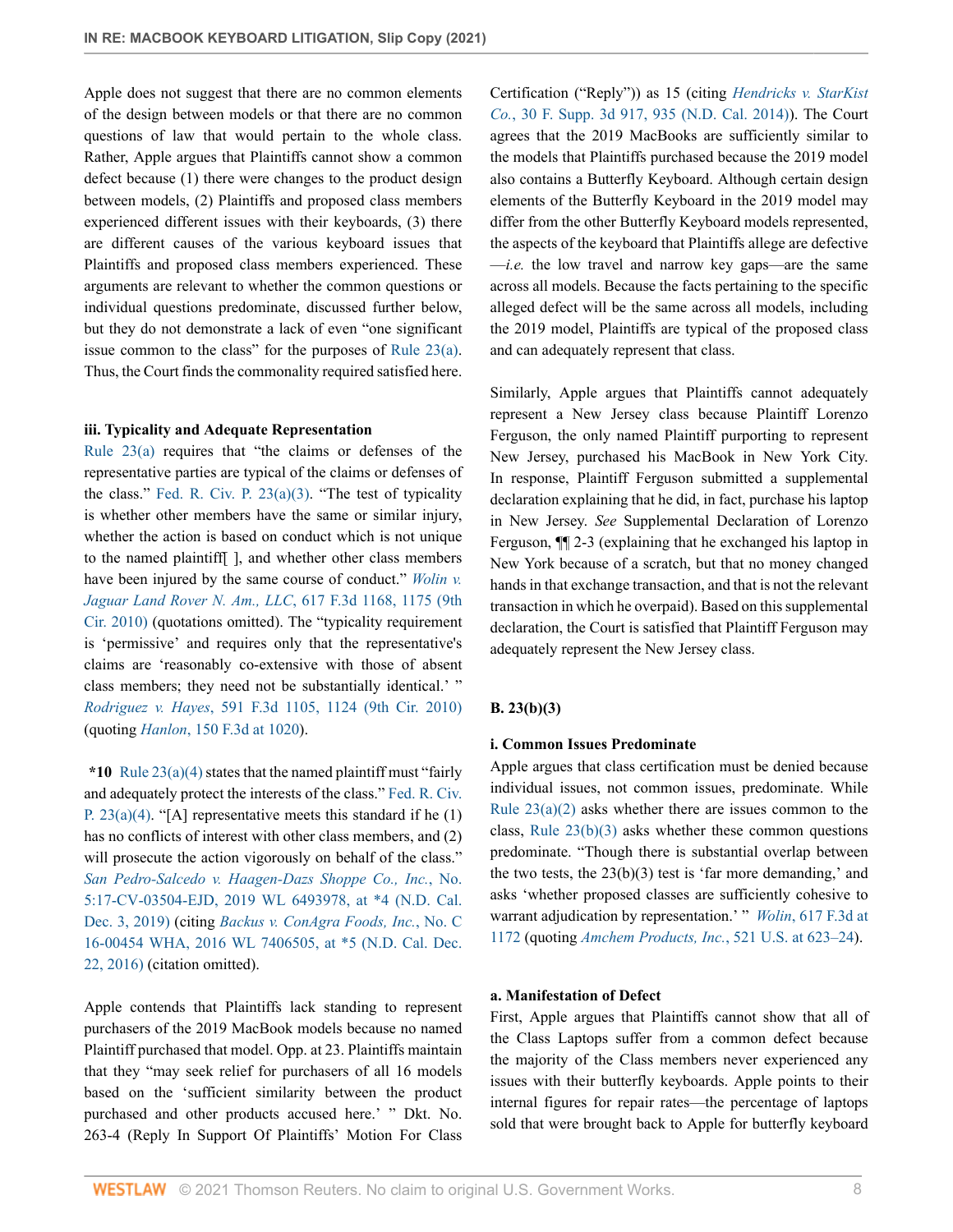related repairs—as evidence that only a small percentage of consumers who bought a class laptop ever had any issues with their keyboards. But "proof of the manifestation of a defect is not a prerequisite to class certification." *Wolin*[, 617 F.3d](http://www.westlaw.com/Link/Document/FullText?findType=Y&serNum=2022779350&pubNum=0000506&originatingDoc=Ia6bed280969111ebbbbbabec583fa227&refType=RP&fi=co_pp_sp_506_1173&originationContext=document&vr=3.0&rs=cblt1.0&transitionType=DocumentItem&contextData=(sc.Keycite)#co_pp_sp_506_1173) [at 1173](http://www.westlaw.com/Link/Document/FullText?findType=Y&serNum=2022779350&pubNum=0000506&originatingDoc=Ia6bed280969111ebbbbbabec583fa227&refType=RP&fi=co_pp_sp_506_1173&originationContext=document&vr=3.0&rs=cblt1.0&transitionType=DocumentItem&contextData=(sc.Keycite)#co_pp_sp_506_1173) (certifying class despite defendant's argument that not all class members experienced the alleged tire alignment defect, explaining that "[a]lthough individual factors may affect premature tire wear, they do not affect whether the vehicles were sold with an alignment defect"). Plaintiffs allege that the butterfly keyboard design is defective, and thus the defect exists at the point of sale, regardless of whether the user ever experiences the symptoms of that defect. Thus, if Plaintiffs prove the existence of a defect, the fact that many individual class members did not experience problems with their keyboard would not affect Apple's liability under Plaintiffs' theory of the case. *[Nguyen v. Nissan N. Am., Inc.](http://www.westlaw.com/Link/Document/FullText?findType=Y&serNum=2048781770&pubNum=0000506&originatingDoc=Ia6bed280969111ebbbbbabec583fa227&refType=RP&fi=co_pp_sp_506_819&originationContext=document&vr=3.0&rs=cblt1.0&transitionType=DocumentItem&contextData=(sc.Keycite)#co_pp_sp_506_819)*, [932 F.3d 811, 819 \(9th Cir. 2019\)](http://www.westlaw.com/Link/Document/FullText?findType=Y&serNum=2048781770&pubNum=0000506&originatingDoc=Ia6bed280969111ebbbbbabec583fa227&refType=RP&fi=co_pp_sp_506_819&originationContext=document&vr=3.0&rs=cblt1.0&transitionType=DocumentItem&contextData=(sc.Keycite)#co_pp_sp_506_819) (finding that common questions predominated as to damages where "Plaintiff's legal theory [was] not based on the *performance* of the allegedly defective clutch system, but instead [on] *the system* itself, which he claims is defective...[because] 'the defect exists and must be remedied—whether or not the symptoms have manifested yet.' ").

#### **b. Design Differences**

**\*11** Apple next argues that Plaintiffs will be unable to prove a common defect because the butterfly design changed from model to model throughout the class period. Apple highlights the design differences between models of Class Laptops, such as the design, the addition of the or the transition to a According to Apple, each of these design differences eliminated or made an impact on the issues that Plaintiffs experienced with their keyboard. In support, Apple relies on their internal figures for butterfly keyboard repair rates. The cumulative repair rates for early models range from while the later models range from Vetesi Decl. Ex. J (Suppl. Resp. to Interrog. Nos. 9, 10). Apple argues that this improvement indicates that the design changes had an impact on keyboard problems and thus disproves a common defect across models. Opp. at 8-10. The Court does not find Apple's interpretation of the repair rates compelling on this point. Apple ignores the fact that these rates reflect a cumulative total over four years (the useful life of a MacBook). The cumulative rates for models that were released in 2015 or 2016, therefore, include four years' worth of data, while the rates for models released in 2019 include less than one year's worth of data. It is undisputed that the rates for the more recent models will increase over time. Williams Dep. at 160. Thus, the Court does not find it helpful to compare incongruent repair rates in assessing whether there is a common defect among models.

Plaintiffs maintain that the design changes between models are irrelevant to the design defect they allege, namely the low travel and tight spaces between keys. There is no dispute that the low-travel design was consistent across all models. Indeed, Apple concedes that the "critical aspect of the butterfly design was that the keys had 'low travel.' " Opp. at 2. "Where the material elements of the device at issue are clearly the same among the class, the Ninth Circuit has found that the question 'is there a defect?' is capable of classwide resolution and establishes commonality." *[Grodzitsky v.](http://www.westlaw.com/Link/Document/FullText?findType=Y&serNum=2032785810&pubNum=0000999&originatingDoc=Ia6bed280969111ebbbbbabec583fa227&refType=RP&originationContext=document&vr=3.0&rs=cblt1.0&transitionType=DocumentItem&contextData=(sc.Keycite)) Am. Honda Motor Co. Inc.*[, No. 2:12-CV-01142-SVW, 2014](http://www.westlaw.com/Link/Document/FullText?findType=Y&serNum=2032785810&pubNum=0000999&originatingDoc=Ia6bed280969111ebbbbbabec583fa227&refType=RP&originationContext=document&vr=3.0&rs=cblt1.0&transitionType=DocumentItem&contextData=(sc.Keycite)) [WL 718431, at \\*5 \(C.D. Cal. Feb. 19, 2014\)](http://www.westlaw.com/Link/Document/FullText?findType=Y&serNum=2032785810&pubNum=0000999&originatingDoc=Ia6bed280969111ebbbbbabec583fa227&refType=RP&originationContext=document&vr=3.0&rs=cblt1.0&transitionType=DocumentItem&contextData=(sc.Keycite)) (citing *[Wolin](http://www.westlaw.com/Link/Document/FullText?findType=Y&serNum=2022779350&pubNum=0000506&originatingDoc=Ia6bed280969111ebbbbbabec583fa227&refType=RP&fi=co_pp_sp_506_1170&originationContext=document&vr=3.0&rs=cblt1.0&transitionType=DocumentItem&contextData=(sc.Keycite)#co_pp_sp_506_1170)*, [617 F.3d at 1170–72](http://www.westlaw.com/Link/Document/FullText?findType=Y&serNum=2022779350&pubNum=0000506&originatingDoc=Ia6bed280969111ebbbbbabec583fa227&refType=RP&fi=co_pp_sp_506_1170&originationContext=document&vr=3.0&rs=cblt1.0&transitionType=DocumentItem&contextData=(sc.Keycite)#co_pp_sp_506_1170) (finding the commonality requirement satisfied for a class of plaintiffs who purchased or leased 2005 and 2006 Land Rover LR3s and alleged a defect in the vehicle's alignment geometry; there was no dispute that the alignment geometry at issue was the same in all class vehicles)). Conversely, "when the *relevant components of a device* differ, it is difficult to establish commonality because proof that one device is defective may not lend itself to establishing that another device is defective." *[Grodzitsky](http://www.westlaw.com/Link/Document/FullText?findType=Y&serNum=2032785810&pubNum=0000999&originatingDoc=Ia6bed280969111ebbbbbabec583fa227&refType=RP&originationContext=document&vr=3.0&rs=cblt1.0&transitionType=DocumentItem&contextData=(sc.Keycite))*, [2014 WL 718431, at \\*5](http://www.westlaw.com/Link/Document/FullText?findType=Y&serNum=2032785810&pubNum=0000999&originatingDoc=Ia6bed280969111ebbbbbabec583fa227&refType=RP&originationContext=document&vr=3.0&rs=cblt1.0&transitionType=DocumentItem&contextData=(sc.Keycite)) (emphasis added) (citing *[In re Hitachi](http://www.westlaw.com/Link/Document/FullText?findType=Y&serNum=2026250402&pubNum=0000999&originatingDoc=Ia6bed280969111ebbbbbabec583fa227&refType=RP&originationContext=document&vr=3.0&rs=cblt1.0&transitionType=DocumentItem&contextData=(sc.Keycite)) [Television Optical Block Cases](http://www.westlaw.com/Link/Document/FullText?findType=Y&serNum=2026250402&pubNum=0000999&originatingDoc=Ia6bed280969111ebbbbbabec583fa227&refType=RP&originationContext=document&vr=3.0&rs=cblt1.0&transitionType=DocumentItem&contextData=(sc.Keycite))*, No. 08CV1746 DMS NLS, [2011 WL 4499036, at \\*1–4 \(S.D. Cal. Sept. 27, 2011\)](http://www.westlaw.com/Link/Document/FullText?findType=Y&serNum=2026250402&pubNum=0000999&originatingDoc=Ia6bed280969111ebbbbbabec583fa227&refType=RP&originationContext=document&vr=3.0&rs=cblt1.0&transitionType=DocumentItem&contextData=(sc.Keycite))). Thus, the question is whether the "material elements" or "relevant components" of the device at issue are the same across models.

Plaintiffs rely on *In re Hitachi*. In that case, the Court held that common issues did not predominant over individual issues for a proposed class of purchasers of forty-three different Hitachi television models that allegedly suffered a defect in a component called the "Optical Block." There were seven different Optical Blocks at issue, and each was made up of "numerous component parts," including lamps, fans, and filters to remove excess heat. The plaintiffs generally alleged that all of the Optical Blocks were defective because they generated excess heat, but they did not point to any particular component or aspect of the design that was common to all models. The Court held there were numerous and significant distinctions in the component parts of the seven Optical Blocks, which impacted the way they generated and regulated heat. Thus, the Court found that the differences in the design of the seven Optical Blocks were relevant to the alleged defect and would predominate over the common issues in the case.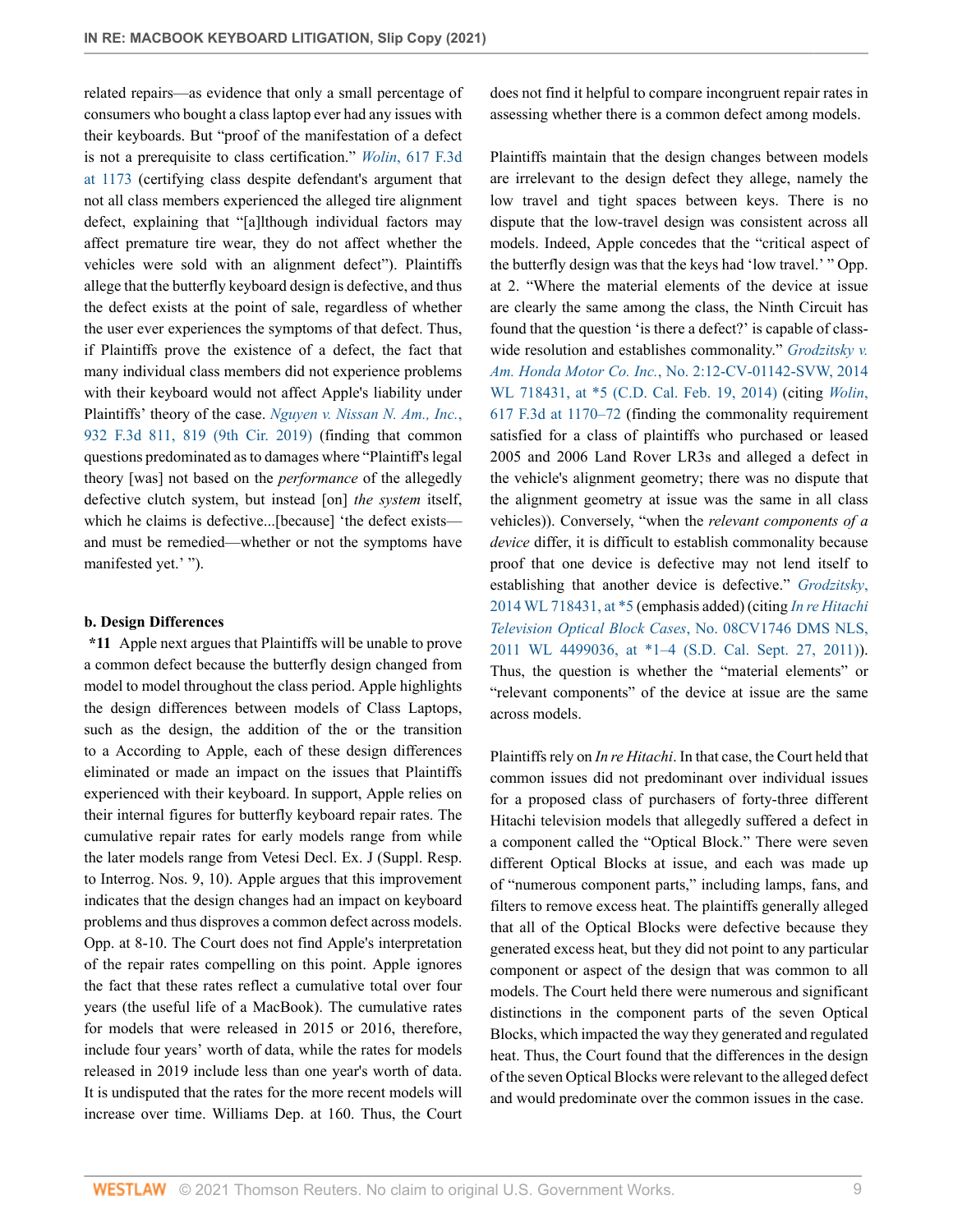Unlike in *In re Hitachi*, Plaintiffs in the present case allege a specific defect, which is the same across all models. None of the design differences that Apple points to changed the tight spaces between the keys, nor the low-travel aspect of the design. To the extent that the design differences may lend themselves to evidence that the tight spaces or low-travel design are not, in fact, causing the problems that Plaintiffs faced, such evidence may be relevant to the merits of the Plaintiffs claims. But where Plaintiffs have narrowly defined the alleged defect to a common aspect of all models, evidence that other aspects of the design changed over time does not preclude class certification.

**\*12** Plaintiffs have introduced sufficient evidence to demonstrate that the question of whether the low travel design constitutes a defect will be subject to common proof. For example, Plaintiffs point to numerous internal Apple documents and statements of Apple engineers to support their allegation that the low-travel design is fundamentally defective. *See, e.g.*, Dkt. No. 224-6 at Ex. Ex. 10 (reporting that the butterfly keyboard is *id.*, Ex. 45 (failure analysis focusing on the very small spaces below and around the keys); *id.*, Ex. G (Prabhumirashi Dep. at 193:20-195:25)

#### (admitting that

Goldberg Dep. at 154:14-16 (testifying that *id.*, Ex. 16 (internal email in which

Apple employee "[h]opefully we will make things much better with

Moreover, Apple itself indicated in its interrogatory responses that the design changes it now focuses on are irrelevant to Plaintiffs' theory of the case. In response to Plaintiffs' interrogatory asking it to state the differences between each butterfly laptop generation, Apple objected that that the interrogatory was "overbroad" "because it requests Apple to identify 'design ...differences' that are not tied to the purported design defect alleged in the Complaint, and 'manufacturing differences,' which are irrelevant[.]" *Id.*, Ex. 67 (Apple's Supp. Responses to Pltfs.' Interrog. No. 8). Thus, the Court finds that any individualized questions that may arise related to the design differences in the various models of Class Laptops will not predominate in this case and do not preclude class certification.

#### **c. Symptoms and Root Causes**

Next, Apple argues that Plaintiffs' theory of the design defect —that the low travel and tight spaces around the keys make the keys prone to fail—fails because "there is no uniform symptom or root cause" of the alleged defect. Opp. at 14. According to Apple, the issues that Plaintiffs and other users of the butterfly keyboard experienced, including no make, double make, and stick keys, may not all have the same root cause. For example,

*Id.* Apple concludes that because Plaintiffs experienced varied symptoms and because they cannot prove that all of those symptoms had the same cause, they fail to prove a common defect sufficient to warrant certification of the class.

Plaintiffs maintain that the low-travel design is a common defect that exists in all butterfly keyboards and causes the problems that Plaintiffs faced. Plaintiffs argue that whether the defect caused sticky keys, no make, or double make in the Plaintiffs' keyboards is not dispositive of whether the alleged defect exists. The Court agrees. The different ways in which the alleged defect manifested does not render the question of whether the design is defective an individualized question. *See Gold*[, 323 F.R.D. at 289](http://www.westlaw.com/Link/Document/FullText?findType=Y&serNum=2043208837&pubNum=0000344&originatingDoc=Ia6bed280969111ebbbbbabec583fa227&refType=RP&fi=co_pp_sp_344_289&originationContext=document&vr=3.0&rs=cblt1.0&transitionType=DocumentItem&contextData=(sc.Keycite)#co_pp_sp_344_289) (certifying class when there were "differences" in how the flooring "manifested problems" and explaining that the alleged defect "is in the product itself."). What Apple is arguing—that the tight spaces and low-travel design did not cause the problems Plaintiffs faced—is essentially the merits of Plaintiffs' claims. But "[i]n order to satisfy the predominance requirement, the plaintiff need not prove the existence of the defect." *[Edwards v. Ford](http://www.westlaw.com/Link/Document/FullText?findType=Y&serNum=2035530166&pubNum=0006538&originatingDoc=Ia6bed280969111ebbbbbabec583fa227&refType=RP&fi=co_pp_sp_6538_540&originationContext=document&vr=3.0&rs=cblt1.0&transitionType=DocumentItem&contextData=(sc.Keycite)#co_pp_sp_6538_540) Motor Co.*[, 603 F. App'x 538, 540 \(9th Cir. 2015\)](http://www.westlaw.com/Link/Document/FullText?findType=Y&serNum=2035530166&pubNum=0006538&originatingDoc=Ia6bed280969111ebbbbbabec583fa227&refType=RP&fi=co_pp_sp_6538_540&originationContext=document&vr=3.0&rs=cblt1.0&transitionType=DocumentItem&contextData=(sc.Keycite)#co_pp_sp_6538_540) (citing *Amgen Inc.*[, 133 S. Ct. at 1191](http://www.westlaw.com/Link/Document/FullText?findType=Y&serNum=2029946479&pubNum=0000708&originatingDoc=Ia6bed280969111ebbbbbabec583fa227&refType=RP&fi=co_pp_sp_708_1191&originationContext=document&vr=3.0&rs=cblt1.0&transitionType=DocumentItem&contextData=(sc.Keycite)#co_pp_sp_708_1191) (stating that "[Rule 23\(b\)](http://www.westlaw.com/Link/Document/FullText?findType=L&pubNum=1000600&cite=USFRCPR23&originatingDoc=Ia6bed280969111ebbbbbabec583fa227&refType=LQ&originationContext=document&vr=3.0&rs=cblt1.0&transitionType=DocumentItem&contextData=(sc.Keycite)) [\(3\)](http://www.westlaw.com/Link/Document/FullText?findType=L&pubNum=1000600&cite=USFRCPR23&originatingDoc=Ia6bed280969111ebbbbbabec583fa227&refType=LQ&originationContext=document&vr=3.0&rs=cblt1.0&transitionType=DocumentItem&contextData=(sc.Keycite)) requires a showing that *questions* common to the class predominate, not that those questions will be answered, on the merits, in favor of the class"). Here, the question of whether the tight spaces and/or low-travel design of the butterfly keyboard caused certain keyboard problems is common to the Class and will be adjudicated with class-wide evidence.

## **d. Knowledge**

**\*13** Apple next argues that Plaintiffs cannot show classwide evidence of Apple's knowledge of a defect. Specifically, it argues that after the first butterfly keyboard release in 2015, Apple identified that some consumers were having issues with particle ingress causing keyboard failure. Apple implemented design changes to the keyboard to address those problems in subsequent models. Thus, Apple argues that "evidence and issues as to knowledge changed and evolved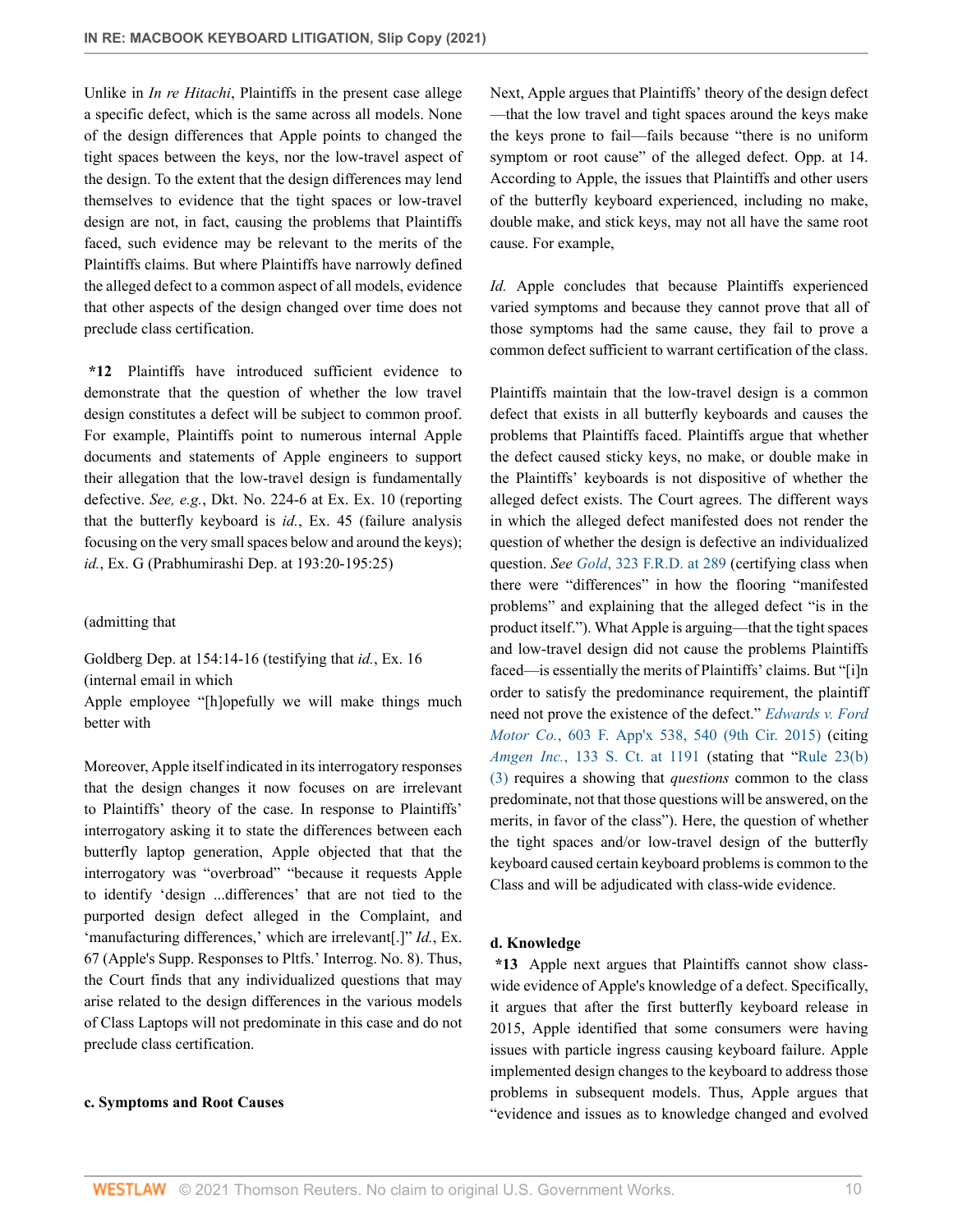over time and as the design evolved; it is not common throughout the class period." Opp. at 15-16.

Plaintiffs cite a number of documents in support of their argument that Apple knew the key element of the butterfly keyboard, specifically the low-travel design, was defective throughout the class period and knew that the new designs were not solving customers problems. These include internal apple communications, pre-release and post-release testing, Apple's patent applications, and third party commentary, among other evidence. Class Certification Motion at 4-6; *see e.g.*, Dkt. No. 224-6 at Ex. 14 ( Apple executive writing "[n]o matter how much lipstick you try to put on this pig (the butterfly KB)...it's still ugly.").

The Court finds that the question of Apple's knowledge is common to the Class and will be demonstrated with classwide evidence. Apple's argument that its knowledge changed as the design changed may be pertinent to the merits of the claim, but does not indicate that individual questions will predominate.

#### **e. Reliance and Materiality**

Plaintiffs bring a claim under the CLRA, which prohibits certain unfair methods of competition in connection with consumer sales. *See* [Cal. Civ. Code § 1770\(a\)](http://www.westlaw.com/Link/Document/FullText?findType=L&pubNum=1000200&cite=CACIS1770&originatingDoc=Ia6bed280969111ebbbbbabec583fa227&refType=SP&originationContext=document&vr=3.0&rs=cblt1.0&transitionType=DocumentItem&contextData=(sc.Keycite)#co_pp_8b3b0000958a4). Because the basis of Plaintiffs' CLRA claim is an alleged omission, Plaintiffs may establish the required elements of reliance, causation, and damages by satisfying a "reasonable person" standard. *See [Schneider v. Chipotle Mexican Grill, Inc.](http://www.westlaw.com/Link/Document/FullText?findType=Y&serNum=2045625174&pubNum=0000344&originatingDoc=Ia6bed280969111ebbbbbabec583fa227&refType=RP&fi=co_pp_sp_344_536&originationContext=document&vr=3.0&rs=cblt1.0&transitionType=DocumentItem&contextData=(sc.Keycite)#co_pp_sp_344_536)*, 328 [F.R.D. 520, 536 \(N.D. Cal. 2018\)](http://www.westlaw.com/Link/Document/FullText?findType=Y&serNum=2045625174&pubNum=0000344&originatingDoc=Ia6bed280969111ebbbbbabec583fa227&refType=RP&fi=co_pp_sp_344_536&originationContext=document&vr=3.0&rs=cblt1.0&transitionType=DocumentItem&contextData=(sc.Keycite)#co_pp_sp_344_536) ("This reasonable consumer inquiry encompasses materiality and reliance."); *[Brickman](http://www.westlaw.com/Link/Document/FullText?findType=Y&serNum=2043219763&pubNum=0000999&originatingDoc=Ia6bed280969111ebbbbbabec583fa227&refType=RP&originationContext=document&vr=3.0&rs=cblt1.0&transitionType=DocumentItem&contextData=(sc.Keycite)) v. Fitbit, Inc.*[, No. 3:15-CV-02077-JD, 2017 WL 5569827,](http://www.westlaw.com/Link/Document/FullText?findType=Y&serNum=2043219763&pubNum=0000999&originatingDoc=Ia6bed280969111ebbbbbabec583fa227&refType=RP&originationContext=document&vr=3.0&rs=cblt1.0&transitionType=DocumentItem&contextData=(sc.Keycite)) [at \\*6 \(N.D. Cal. Nov. 20, 2017\)](http://www.westlaw.com/Link/Document/FullText?findType=Y&serNum=2043219763&pubNum=0000999&originatingDoc=Ia6bed280969111ebbbbbabec583fa227&refType=RP&originationContext=document&vr=3.0&rs=cblt1.0&transitionType=DocumentItem&contextData=(sc.Keycite)) (finding plaintiffs' CLRA claim "particularly suited to class treatment because it applies an objective, reasonable consumer standard"); *[Engalla v.](http://www.westlaw.com/Link/Document/FullText?findType=Y&serNum=1997137898&pubNum=0004040&originatingDoc=Ia6bed280969111ebbbbbabec583fa227&refType=RP&fi=co_pp_sp_4040_977&originationContext=document&vr=3.0&rs=cblt1.0&transitionType=DocumentItem&contextData=(sc.Keycite)#co_pp_sp_4040_977) Permanente Med. Grp., Inc.*[, 15 Cal. 4th 951, 977, 938 P.2d](http://www.westlaw.com/Link/Document/FullText?findType=Y&serNum=1997137898&pubNum=0004040&originatingDoc=Ia6bed280969111ebbbbbabec583fa227&refType=RP&fi=co_pp_sp_4040_977&originationContext=document&vr=3.0&rs=cblt1.0&transitionType=DocumentItem&contextData=(sc.Keycite)#co_pp_sp_4040_977) [903 \(1997\)](http://www.westlaw.com/Link/Document/FullText?findType=Y&serNum=1997137898&pubNum=0004040&originatingDoc=Ia6bed280969111ebbbbbabec583fa227&refType=RP&fi=co_pp_sp_4040_977&originationContext=document&vr=3.0&rs=cblt1.0&transitionType=DocumentItem&contextData=(sc.Keycite)#co_pp_sp_4040_977), *as modified* (July 30, 1997) (a fact is material if "a reasonable man [or woman] would attach importance to its existence or nonexistence in determining his choice of action in the transaction in question.").

Apple argues that individual issues will predominate the question of class-wide reliance and materiality because (1) Plaintiffs admit that they bought their laptops for different reasons, and (2) given the low risk of a keyboard issue, the alleged omission is "hardly material information likely to deter a purchaser." Whether a disclosure about the defect would have been material to a purchaser or would have

deterred a purchaser are merits questions that will be decided under a reasonable person standard. Plaintiffs' individual reasons for purchasing their laptops will not predominate this inquiry; rather, the reasonable person inquiry will apply on a class-wide basis.

#### **f. State Law Differences**

Apple next argues that class certification is inappropriate because Plaintiffs' state law claims will introduce significant individual inquiries particular to class members from each state. Apple argues that there are material differences between the consumer protection laws of the seven state laws that the issues related to those differences in law will predominate over the common issues. Opp. at 17. Apple explains that the consumer protection laws in Illinois and Michigan require proof of an intent to deceive, while the other states do not. *Id.* Similarly, the CLRA requires proof of reliance, while the other states do not. *Id.* It further notes that the statute of limitations under the CLRA is three years, while in Florida and Washington it is four, and in New Jersey and Michigan it is six. *Id.* Lastly, Apple points to the different remedies provided for by these different state statutes.

**\*14** Plaintiffs argue that none of the state law differences Apple recites would have any affect on the adjudication or the case or the outcome of a trial. Specifically, Plaintiffs argue that the materiality standard for claims arising out of deceptive omissions is the same in all of these states, and that because this is an omission-based claim, reliance is presumed under the CLRA if the omitted information was material. *See [Sloan v. Gen. Motors LLC](http://www.westlaw.com/Link/Document/FullText?findType=Y&serNum=2043779932&pubNum=0007903&originatingDoc=Ia6bed280969111ebbbbbabec583fa227&refType=RP&fi=co_pp_sp_7903_873&originationContext=document&vr=3.0&rs=cblt1.0&transitionType=DocumentItem&contextData=(sc.Keycite)#co_pp_sp_7903_873)*, 287 F. Supp. 3d 840, [873–75 \(N.D. Cal. 2018\)](http://www.westlaw.com/Link/Document/FullText?findType=Y&serNum=2043779932&pubNum=0007903&originatingDoc=Ia6bed280969111ebbbbbabec583fa227&refType=RP&fi=co_pp_sp_7903_873&originationContext=document&vr=3.0&rs=cblt1.0&transitionType=DocumentItem&contextData=(sc.Keycite)#co_pp_sp_7903_873), *order clarified,* [No. 16-CV-07244-](http://www.westlaw.com/Link/Document/FullText?findType=Y&serNum=2043947119&pubNum=0000999&originatingDoc=Ia6bed280969111ebbbbbabec583fa227&refType=RP&originationContext=document&vr=3.0&rs=cblt1.0&transitionType=DocumentItem&contextData=(sc.Keycite)) [EMC, 2018 WL 1156607 \(N.D. Cal. Mar. 5, 2018\)](http://www.westlaw.com/Link/Document/FullText?findType=Y&serNum=2043947119&pubNum=0000999&originatingDoc=Ia6bed280969111ebbbbbabec583fa227&refType=RP&originationContext=document&vr=3.0&rs=cblt1.0&transitionType=DocumentItem&contextData=(sc.Keycite)), and *on reconsideration,* [438 F. Supp. 3d 1017 \(N.D. Cal. 2020\).](http://www.westlaw.com/Link/Document/FullText?findType=Y&serNum=2050341785&pubNum=0007903&originatingDoc=Ia6bed280969111ebbbbbabec583fa227&refType=RP&originationContext=document&vr=3.0&rs=cblt1.0&transitionType=DocumentItem&contextData=(sc.Keycite)) Plaintiffs further argue that the statutes of limitation are irrelevant here because Apple has not raised any contention that Plaintiffs claims would be time-barred by any of the applicable statutes. Reply at 11.

The Court finds that the state law differences Apple identifies are minor as compared to the similarities of the states overall. While there may be state law specific questions that arise, the Court is not persuaded that any of the individual state law issues Apple identified are material to Plaintiffs' claims or would predominate in this case. *[Keilholtz v. Lennox Hearth](http://www.westlaw.com/Link/Document/FullText?findType=Y&serNum=2021436455&pubNum=0000344&originatingDoc=Ia6bed280969111ebbbbbabec583fa227&refType=RP&fi=co_pp_sp_344_341&originationContext=document&vr=3.0&rs=cblt1.0&transitionType=DocumentItem&contextData=(sc.Keycite)#co_pp_sp_344_341) Prod. Inc.*[, 268 F.R.D. 330, 341 \(N.D. Cal. 2010\)](http://www.westlaw.com/Link/Document/FullText?findType=Y&serNum=2021436455&pubNum=0000344&originatingDoc=Ia6bed280969111ebbbbbabec583fa227&refType=RP&fi=co_pp_sp_344_341&originationContext=document&vr=3.0&rs=cblt1.0&transitionType=DocumentItem&contextData=(sc.Keycite)#co_pp_sp_344_341) (granting class certification despite "variations between California law and the relevant law in other jurisdictions," because the defendants failed to "meet their burden of showing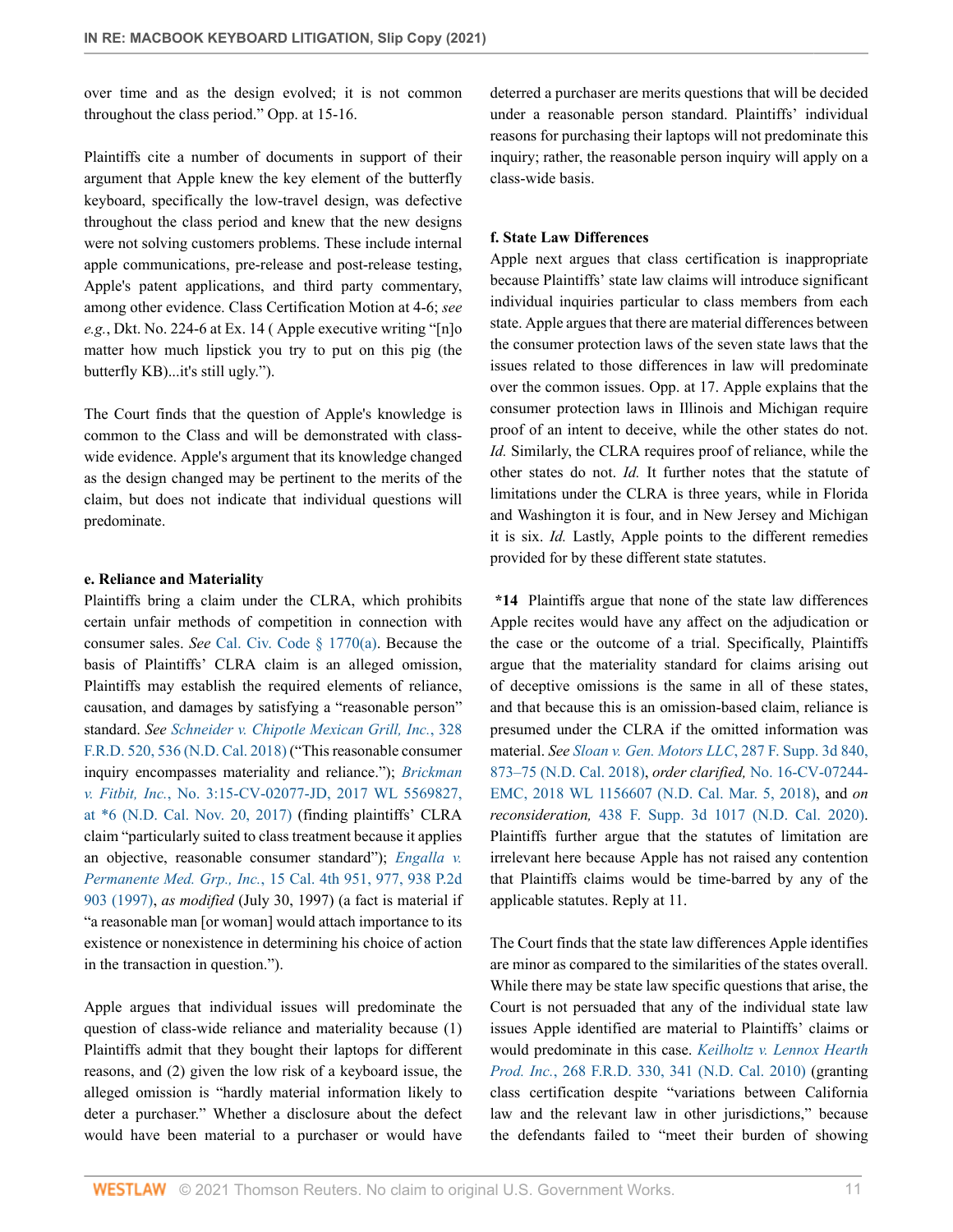that the differences between California law and that of the other jurisdictions [were] material"). Moreover, state specific inquiries can be managed with the state specific subclasses that Plaintiffs also seeks to certify.

#### **g. Calculating Class-wide Damages**

Apple next argues that Plaintiffs have not shown an adequate methodology for calculating class-wide damages. Although uncertain damages calculations do not alone defeat certification, *[Yokoyama v. Midland Nat. Life Ins. Co.](http://www.westlaw.com/Link/Document/FullText?findType=Y&serNum=2021308397&pubNum=0000506&originatingDoc=Ia6bed280969111ebbbbbabec583fa227&refType=RP&fi=co_pp_sp_506_1094&originationContext=document&vr=3.0&rs=cblt1.0&transitionType=DocumentItem&contextData=(sc.Keycite)#co_pp_sp_506_1094)*, 594 [F.3d 1087, 1094 \(9th Cir. 2010\),](http://www.westlaw.com/Link/Document/FullText?findType=Y&serNum=2021308397&pubNum=0000506&originatingDoc=Ia6bed280969111ebbbbbabec583fa227&refType=RP&fi=co_pp_sp_506_1094&originationContext=document&vr=3.0&rs=cblt1.0&transitionType=DocumentItem&contextData=(sc.Keycite)#co_pp_sp_506_1094) the Supreme Court has emphasized that "at the class-certification stage (as at trial), any model supporting a 'plaintiff's damages case must be consistent with its liability case.' " *[Comcast Corp.](http://www.westlaw.com/Link/Document/FullText?findType=Y&serNum=2030224700&pubNum=0000780&originatingDoc=Ia6bed280969111ebbbbbabec583fa227&refType=RP&fi=co_pp_sp_780_35&originationContext=document&vr=3.0&rs=cblt1.0&transitionType=DocumentItem&contextData=(sc.Keycite)#co_pp_sp_780_35)*, 569 U.S. at [35](http://www.westlaw.com/Link/Document/FullText?findType=Y&serNum=2030224700&pubNum=0000780&originatingDoc=Ia6bed280969111ebbbbbabec583fa227&refType=RP&fi=co_pp_sp_780_35&originationContext=document&vr=3.0&rs=cblt1.0&transitionType=DocumentItem&contextData=(sc.Keycite)#co_pp_sp_780_35). It is also well-settled that "the presence of individualized damages cannot, by itself, defeat class certification under [Rule 23\(b\)\(3\)](http://www.westlaw.com/Link/Document/FullText?findType=L&pubNum=1000600&cite=USFRCPR23&originatingDoc=Ia6bed280969111ebbbbbabec583fa227&refType=LQ&originationContext=document&vr=3.0&rs=cblt1.0&transitionType=DocumentItem&contextData=(sc.Keycite))." *[Leyva v. Medline Indus. Inc.](http://www.westlaw.com/Link/Document/FullText?findType=Y&serNum=2030618721&pubNum=0000506&originatingDoc=Ia6bed280969111ebbbbbabec583fa227&refType=RP&fi=co_pp_sp_506_514&originationContext=document&vr=3.0&rs=cblt1.0&transitionType=DocumentItem&contextData=(sc.Keycite)#co_pp_sp_506_514)*, 716 F.3d 510, [514 \(9th Cir. 2013\).](http://www.westlaw.com/Link/Document/FullText?findType=Y&serNum=2030618721&pubNum=0000506&originatingDoc=Ia6bed280969111ebbbbbabec583fa227&refType=RP&fi=co_pp_sp_506_514&originationContext=document&vr=3.0&rs=cblt1.0&transitionType=DocumentItem&contextData=(sc.Keycite)#co_pp_sp_506_514)

For the reasons stated in the *Daubert* analysis above, the Court considers only Plaintiffs' CBC analysis method of calculating damages, and not the regression model of damages. Apple argues generally that the CBC method is not tied to Plaintiffs' theory of liability because it fails to account for the risk that the alleged defect would manifest. Opp. at 21. It relies on *Davidson v. Apple, Inc.* for the assertion that Dr. Singer's survey should have measured how much consumers overpaid for a MacBook with a butterfly keyboard defect that had a small percentage chance of manifesting. No. 16-CV04942- LHK, *Davidson v. Apple, Inc.*[, No. 16-CV-04942-LHK, 2018](http://www.westlaw.com/Link/Document/FullText?findType=Y&serNum=2044587493&pubNum=0000999&originatingDoc=Ia6bed280969111ebbbbbabec583fa227&refType=RP&originationContext=document&vr=3.0&rs=cblt1.0&transitionType=DocumentItem&contextData=(sc.Keycite)) [WL 2325426, at \\*22 \(N.D. Cal. May 8, 2018\).](http://www.westlaw.com/Link/Document/FullText?findType=Y&serNum=2044587493&pubNum=0000999&originatingDoc=Ia6bed280969111ebbbbbabec583fa227&refType=RP&originationContext=document&vr=3.0&rs=cblt1.0&transitionType=DocumentItem&contextData=(sc.Keycite)) As an initial matter, Apple misunderstands Plaintiffs' theory of the case. Plaintiffs allege that Apple failed to disclose the existence of the defect not the risk that the defect would manifest. Based on that alleged omission, they contend that every Class member was damaged at the point of sale.

More importantly, Dr. Singer conducted a second CBC analysis based on a survey that did exactly what Apple and the court in *Davidson* suggested by including the likelihood of manifestation in the survey itself. He obtained similar results that generated a higher damages figure. Singer Reply Rpt., ¶¶ 32-34. As discussed above, the Court considers Dr. Singer's reply report as evidence that the CBC analysis method can be modified and tailored to accurately capture class-wide damages in this case. The Court is satisfied that this method of calculating damages is consistent with Plaintiffs' theory of liability and is adequate for purposes of class certification.

#### **C. Superiority of a Class Action**

**\*15** "In determining superiority, courts must consider the four factors of [Rule 23\(b\)\(3\)](http://www.westlaw.com/Link/Document/FullText?findType=L&pubNum=1000600&cite=USFRCPR23&originatingDoc=Ia6bed280969111ebbbbbabec583fa227&refType=LQ&originationContext=document&vr=3.0&rs=cblt1.0&transitionType=DocumentItem&contextData=(sc.Keycite)). *[Zinser v. Accufix](http://www.westlaw.com/Link/Document/FullText?findType=Y&serNum=2001517832&pubNum=0000506&originatingDoc=Ia6bed280969111ebbbbbabec583fa227&refType=RP&fi=co_pp_sp_506_1190&originationContext=document&vr=3.0&rs=cblt1.0&transitionType=DocumentItem&contextData=(sc.Keycite)#co_pp_sp_506_1190) Research Inst., Inc.*[, 253 F.3d 1180, 1190 \(9th Cir.\),](http://www.westlaw.com/Link/Document/FullText?findType=Y&serNum=2001517832&pubNum=0000506&originatingDoc=Ia6bed280969111ebbbbbabec583fa227&refType=RP&fi=co_pp_sp_506_1190&originationContext=document&vr=3.0&rs=cblt1.0&transitionType=DocumentItem&contextData=(sc.Keycite)#co_pp_sp_506_1190) *opinion amended on denial of reh'g,* [273 F.3d 1266 \(9th Cir.](http://www.westlaw.com/Link/Document/FullText?findType=Y&serNum=2001547122&pubNum=0000506&originatingDoc=Ia6bed280969111ebbbbbabec583fa227&refType=RP&originationContext=document&vr=3.0&rs=cblt1.0&transitionType=DocumentItem&contextData=(sc.Keycite)) [2001\)](http://www.westlaw.com/Link/Document/FullText?findType=Y&serNum=2001547122&pubNum=0000506&originatingDoc=Ia6bed280969111ebbbbbabec583fa227&refType=RP&originationContext=document&vr=3.0&rs=cblt1.0&transitionType=DocumentItem&contextData=(sc.Keycite)). These factors are: (1) "the class members' interests in individually controlling the prosecution or defense of separate actions;" (2) "the extent and nature of any litigation concerning the controversy already begun by or against class members;" (3) "the desirability or undesirability of concentrating the litigation of the claims in the particular forum;" and (4) "the likely difficulties in managing a class action." [Fed. R. Civ. P. 23](http://www.westlaw.com/Link/Document/FullText?findType=L&pubNum=1000600&cite=USFRCPR23&originatingDoc=Ia6bed280969111ebbbbbabec583fa227&refType=LQ&originationContext=document&vr=3.0&rs=cblt1.0&transitionType=DocumentItem&contextData=(sc.Keycite)). "A consideration of these factors requires the court to focus on the efficiency and economy elements of the class action so that cases allowed under subdivision (b)(3) are those that can be adjudicated most profitably on a representative basis." *Zinser*[, 253 F.3d at 1190.](http://www.westlaw.com/Link/Document/FullText?findType=Y&serNum=2001517832&pubNum=0000506&originatingDoc=Ia6bed280969111ebbbbbabec583fa227&refType=RP&fi=co_pp_sp_506_1190&originationContext=document&vr=3.0&rs=cblt1.0&transitionType=DocumentItem&contextData=(sc.Keycite)#co_pp_sp_506_1190)

The Class members in this case would have little incentive to prosecute their own claim individually, given the relatively low damages at stake as compared to the costs of litigation. *See [Falco v. Nissan N. Am. Inc.](http://www.westlaw.com/Link/Document/FullText?findType=Y&serNum=2038611558&pubNum=0000999&originatingDoc=Ia6bed280969111ebbbbbabec583fa227&refType=RP&originationContext=document&vr=3.0&rs=cblt1.0&transitionType=DocumentItem&contextData=(sc.Keycite))*, No. [CV1300686DDPMANX, 2016 WL 1327474, at \\*13 \(C.D.](http://www.westlaw.com/Link/Document/FullText?findType=Y&serNum=2038611558&pubNum=0000999&originatingDoc=Ia6bed280969111ebbbbbabec583fa227&refType=RP&originationContext=document&vr=3.0&rs=cblt1.0&transitionType=DocumentItem&contextData=(sc.Keycite)) [Cal. Apr. 5, 2016\).](http://www.westlaw.com/Link/Document/FullText?findType=Y&serNum=2038611558&pubNum=0000999&originatingDoc=Ia6bed280969111ebbbbbabec583fa227&refType=RP&originationContext=document&vr=3.0&rs=cblt1.0&transitionType=DocumentItem&contextData=(sc.Keycite)) The Court is not aware of any existing litigation concerning this particular controversy and finds that it is desirable for both parties that all similar claims be adjudicated in this forum.

Apple argues that litigating this case on behalf of a Class is neither superior nor manageable. The Court finds that any potential difficulties involved in managing this Class action will be relatively simply to mitigate through subclasses or special verdict forms. That said, for the reasons stated above, the Court finds that common questions of law and common questions of fact will predominate in this case. Thus, adjudicating the claims on a class-wide basis is more efficient and economical than the countless individual actions that would otherwise results. Thus, the Court finds that Plaintiffs have adequately shown the Class mechanism to be superior.

#### **D. Waiver of a Nationwide Class**

Finally, Apple argues that Plaintiffs have waived their right to seek certification of a nationwide class, given that they moved for certification of a much smaller class in this case. Plaintiffs do not propose national certification at this time, so the waiver issue raised by Apple is not ripe. *See, e.g., [O'Connor v. Uber](http://www.westlaw.com/Link/Document/FullText?findType=Y&serNum=2032242623&pubNum=0000999&originatingDoc=Ia6bed280969111ebbbbbabec583fa227&refType=RP&originationContext=document&vr=3.0&rs=cblt1.0&transitionType=DocumentItem&contextData=(sc.Keycite)) Techs., Inc.*[, No. C-13-3826 EMC, 2013 WL 6407583, at \\*2–](http://www.westlaw.com/Link/Document/FullText?findType=Y&serNum=2032242623&pubNum=0000999&originatingDoc=Ia6bed280969111ebbbbbabec583fa227&refType=RP&originationContext=document&vr=3.0&rs=cblt1.0&transitionType=DocumentItem&contextData=(sc.Keycite))